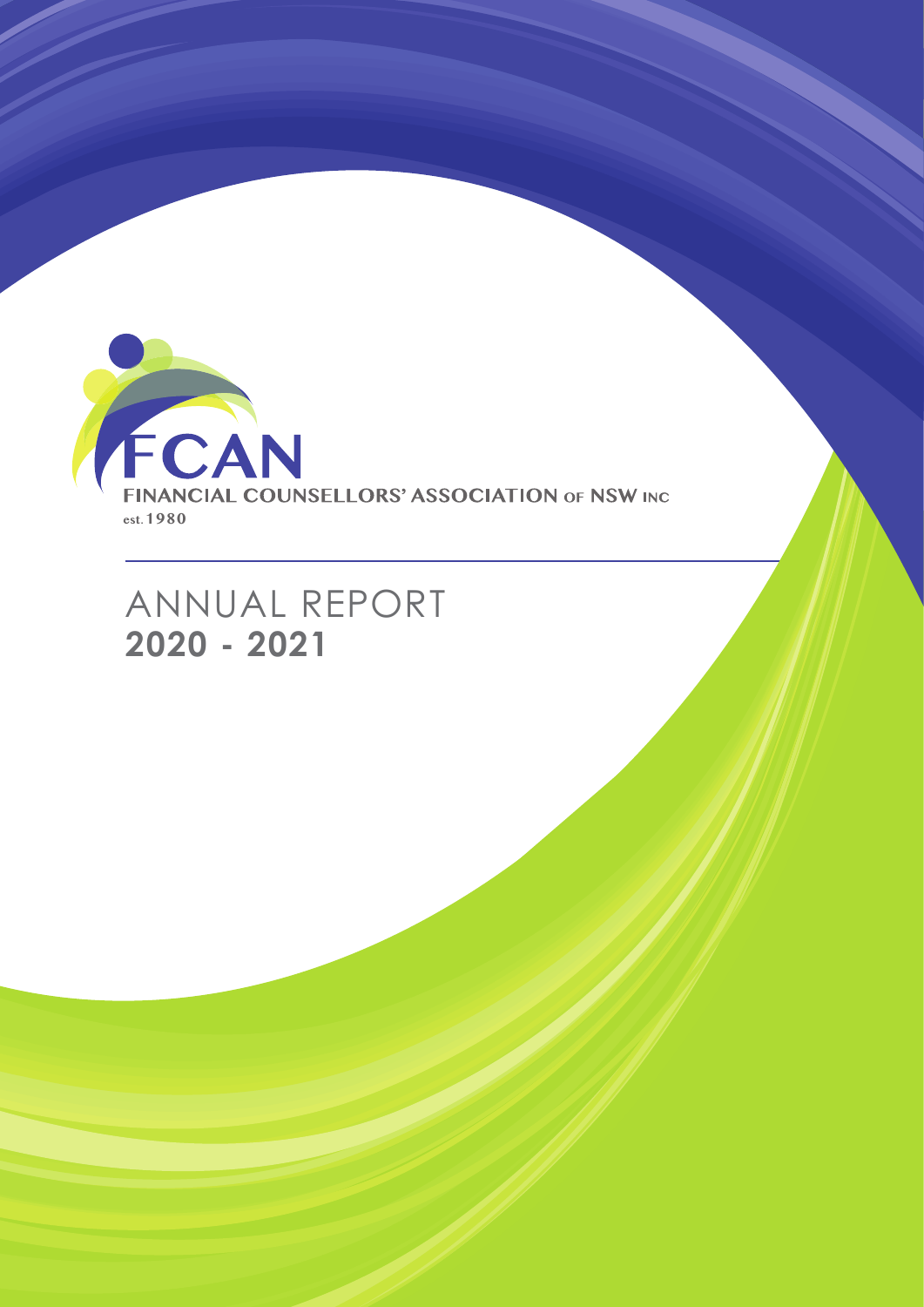# **CONTENTS**

FCAN Chair's Message Board of Directors Directors' Report Financial Statements

#### **THE FINANCIAL COUNSELLORS' ASSOCIATION OF NSW ACKNOWLEDGES THE TRADITIONAL OWNERS, CUSTODIANS AND ELDERS OF THE LANDS ACROSS AUSTRALIA AND PARTICULARLY THE GADIGAL PEOPLE OF THE EORA NATION, PAST AND PRESENT, ON WHOSE TRADITIONAL LAND THE FINANCIAL COUNSELLORS' ASSOCIATION OF NSW OFFICE IS SITUATED.**

# **FCAN Chair's Message**

My report to you is a continuation of where we left off last year in every sense of the word. Who knew that lockdowns, working from home and restrictions on most parts of our life would become normal? Who would have thought that among all this we would be able to join our peers from around the country in Darwin, only to then find ourselves separated yet again. Now, a first for financial counselling in Australia, we're going into the brave new world of becoming avatars in a virtual FCAN conference.

We've had another year of natural disasters, floods, storms and tornadoes wreaking havoc within already diminished communities and yet our services have not faced the onslaught of hardship we expected but been a lot quieter than usual.

The FCAN Board have continued on in our mission of "supporting, sustaining and enhancing the profession" in all we have been doing, from explaining and putting into practice the National Professional Supervision policy, bringing our voice to the Save Safe Lending campaign, providing a lot of useful CPD opportunities and liaising with government departments to create a better understanding of what we do and just how instrumental we can be in changing lives.

The intern program has been supported by a dedicated Development officer who has overseen this program in NSW and the ACT and then was retained by FCAN to continue that development to include independent trainees. We believe he has been successful in this role.

Bi-monthly Managers and Team Leaders meetings have provided an opportunity to air views on issues such as introducing interns into their organisations, working through Covid policies and how coming out of Covid may look with more flexibility around workplaces, given consideration. The National Professional Supervision policy has been on the agenda at these meetings this year.

The National Professional Supervision policy has provided a change to practises which had developed from when there were few financial counsellors or agencies and where peer and line management supervision was more of a necessity than a choice. Now it has been recognised that line management and lack of supervisee involvement in choice of supervisor is not best practice and may not allow for the free exchange of ideas so important to good supervision. NSW has always held that good supervision along with good training and continuation of training, leads to highly proficient financial counsellors.

FCAN works closely with FCA. Earlier this year we provided support and direct contacts with government ministers during the Save Safe lending campaign and of course as a member of that peak body, through the Representative Council and the FCA Board, we assist in developing and forming policy. For some time we have been working on a committee with what started as the bushfire small business helpline and is now a general small business helpline. This committee has assisted in putting together the small business handbook and has modified the e-learning tools to make them available to all financial counsellors who already work with small business or would like to learn how.

FCAN is also working in a state peak group whose aim is to consider a national membership and how this works around the life of a financial counsellor from trainee to life member. This would not have been considered several years ago but now we are doing more phone and video counselling and even working from within other states both in counselling and supervision; a national membership just makes sense.

A number of FCAN policies and procedures have also necessarily been updated including one which allowed our AGM and general meetings to held via an online platform. The complaints policy and the accreditation process have also been amended for compliance and ease of use.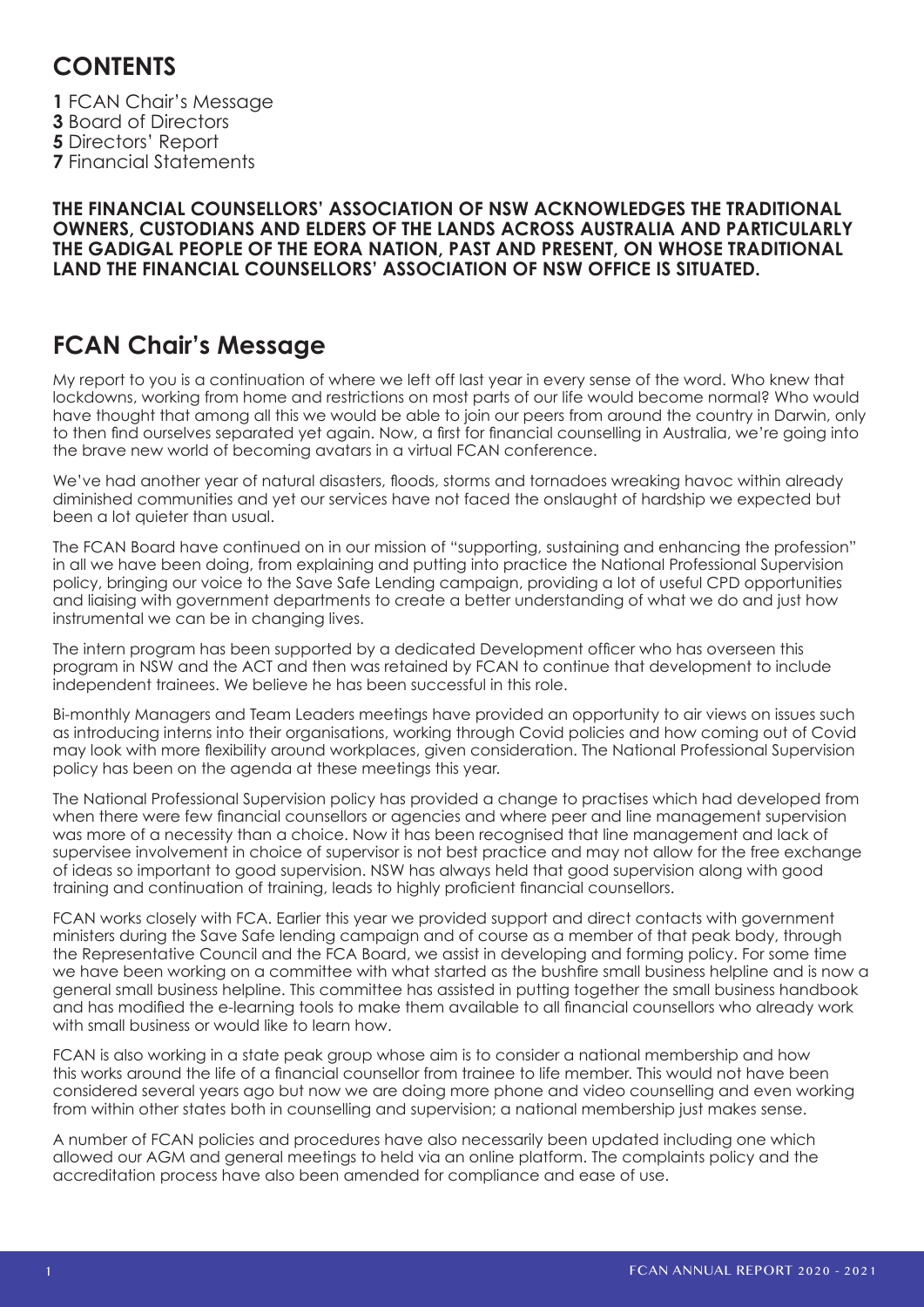A funding and advocacy committee has been looking at opportunities for FCAN to be promoted in its own right and not just part of a national peak. Forays have been made into a number of government departments and work continues to build a strong partnership with Services NSW. Unfortunately with Covid lockdowns and redeployment of government staff, there is yet to be outcomes from much of this work.

The FCAN website has been rebuilt and will be operational from next year. This will allow for more interactivity.

The newsletter continues to provide information about policy and legislative changes, CPD and job opportunities but we hope it will grow to be more interactive and make a statement of who we are as an organisation and the great individuals, therein. The Sharkwatch editorial team do a great job of bringing together important information to assist us in our work in a format which is easily accessible.

Advocacy doesn't just happen nationally but FCAN can work in areas which give a bigger voice and create action to change as well. This is the sort of thing that the special interest groups will be able to achieve, as well as providing a way of networking. FCAN will be talking to members who work in specialty areas about these groups next year.

There is already the ATSI Connection, convened by FCAN which advocates on behalf of Aboriginal and Torres Strait Islander people within NSW.

Last year, a Stress and Burnout report was finalised which indicated that mostly, financial counsellors were well supported by their agencies and their levels of stress were not massive. We have commissioned another of these reports for next year and it will be interesting to see those findings given 2020 and 2021 taking us to places (not literally) that we couldn't ever have imagined going.

On behalf of the Board I'd like to thank each and every one of you for all your hardwork and your willingness to change up your usual practises in order to bring our fantastic service to so many people within NSW.

 $\sum_{n=1}^{\infty}$ 

Pauline Smith FCAN Chair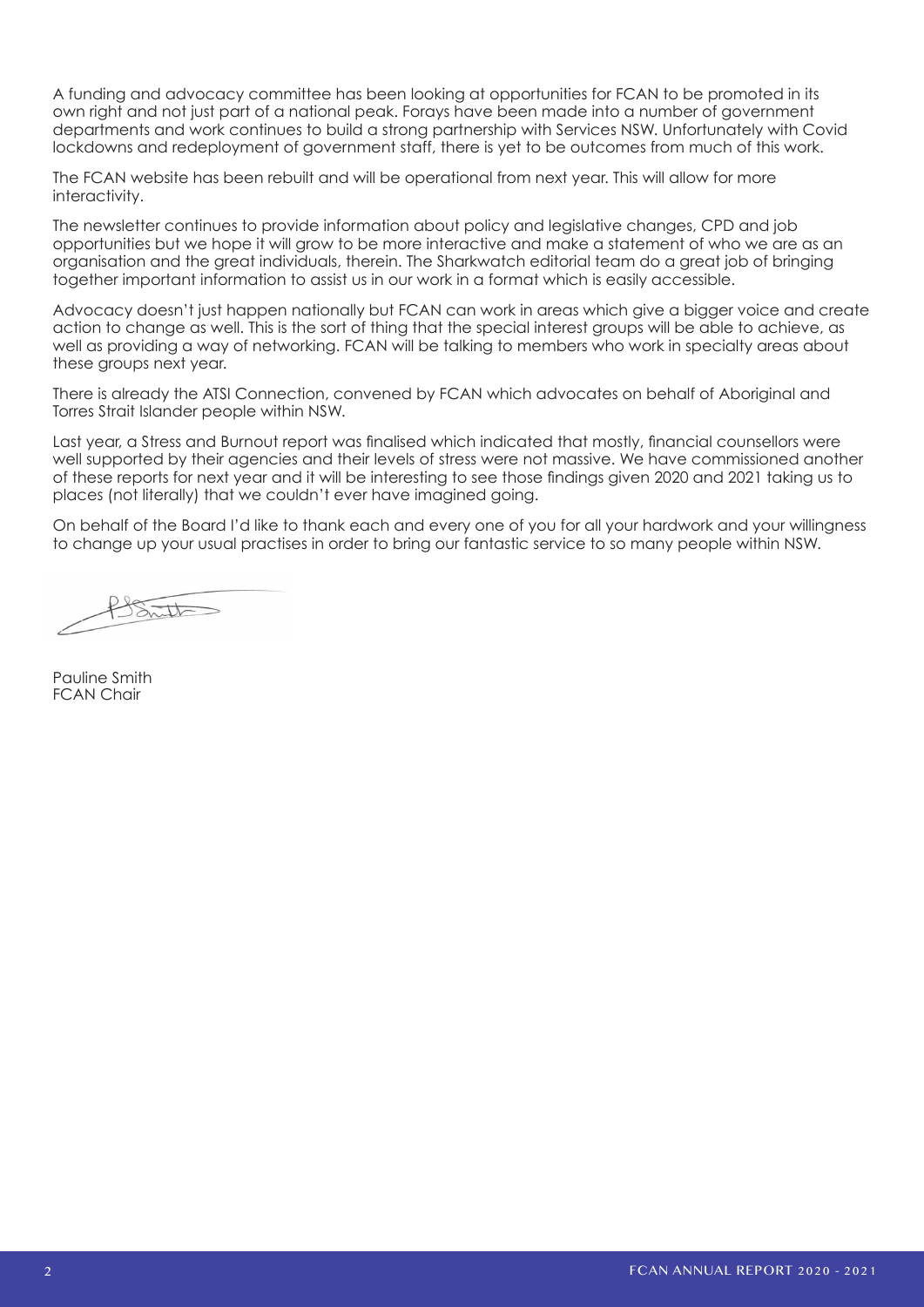# **BOARD OF DIRECTORS**

#### **Pauline Smith (Chair)**

#### **Occupation: Financial Counsellor, Kempsey Neighbourhood Centre's Mid North Coast Financial Counselling Service.**

Pauline has been a Board member since 2016 and has served as Chair for the past two years where she has worked to increase both the profile and professionalism of financial counselling in NSW.

She is the national financial counsellor consumer advisor to ASIC and sits on the Super Consumers Policy reference committee. She also represents FCAN in the Small Business and Disaster Recovery areas and is involved in many other policy committees.

A financial counsellor since 1999, Pauline works in Taree and leads a team of 10 working the length of the Mid North Coast, from Forster to Grafton.

#### **Kylie Holford (Deputy Chair) Occupation: Financial Counsellor, VERTO**

Kylie has worked as a Financial Counsellor in Central Western NSW since 2014 and is also employed by ICAN Learn as a trainer for the Diploma of Financial Counselling. Kylie joined the Board in 2017 and is an appointed position on the FCA Board, and a member of the Sylvan Implementation Working Group. Kylie was previously employed in the job services and disability support sectors and is passionate about helping people experiencing hardship. Kylie is a Director on the Financial Counselling Australia Board.

# **Robert Benton**

#### **Occupation: Financial Counsellor, Uniting Dubbo**

Rob joined the FCAN Board in 2015 and has been a Financial Counsellor since 2009, working for Lifeline Central West, Salvation Army Moneycare and more recently on the National Debt Helpline in Dubbo for Uniting. Rob has worked in the Finance industry for over 40 years, has owned a business and been an active board member in service clubs, a chamber of commerce & NGO's, such as Royal Far West, NALAG & a neighbourhood centre. Additionally, as a Gambling Counsellor he was an active representative on various industry reference and working groups.

#### **Tony Cameron**

#### **Occupation: Financial Counsellor, Central Coast Region Financial Counselling Service**

Tony has worked as a financial counsellor in the Central Coast, Hunter and Sydney areas for the past 10 years. Tony has qualifications from a Bachelor of Arts Degree majoring in Sociology and Education, Diplomas in Community Service and Financial Counselling, Aboriginal and Family Community Counselling and in Small Business. Prior to working in Financial Counselling he worked in the community sector in direct support, referral and advocacy roles in family and community organisations in Port Stephens and Hunter areas. Tony is passionate about assisting disadvantaged people and members of FCAN.

#### **Jennifer Daley**

#### **Occupation: Financial Counsellor, CatholicCare Willcannia-Forbes**

Jennifer is a proud Aboriginal and Torres Strait Islander woman from Western NSW and has worked for CatholicCare (previously known as Centacare) since 2009. Jennifer is based in Broken Hill and outreaches to Menindee and Dareton. Over the past four years Jennifer has chaired the FCAN ATSI Connection Network.

#### **Maria Hatch**

#### **Occupation: Financial Counsellor and Manager of Financial Counselling Hunter Valley Project Inc.**

Maria has worked as a Financial Counsellor for 29 years and has managed Financial Counselling Hunter Valley Project Inc. since 1994. Maria has organised the Hunter FCAN member meetings since 1994 and over the last ten or so years has served terms as an FCAN Board member and Director. Maria has also been an active board member of Maitland Neighbourhood Centre and has sat on various other boards over her years as a Financial Counsellor. Prior to this Maria worked with women and children in crisis.

#### **Tracey Iskra**

#### **Occupation: Financial Counsellor, Illawarra Legal Centre Inc.**

Tracey has been a financial counsellor since 2013. She has worked as a solicitor in a large national law firm, a small firm and within a community legal centre, as a barrister in sole practice and as a sessional teacher in a university law faculty. For many years, Tracey's legal work had an emphasis on banking and finance litigation and insolvency. Among other positions, Tracey has been an elected alderman (later councillor) of a large city council and served as a board member of an area health service.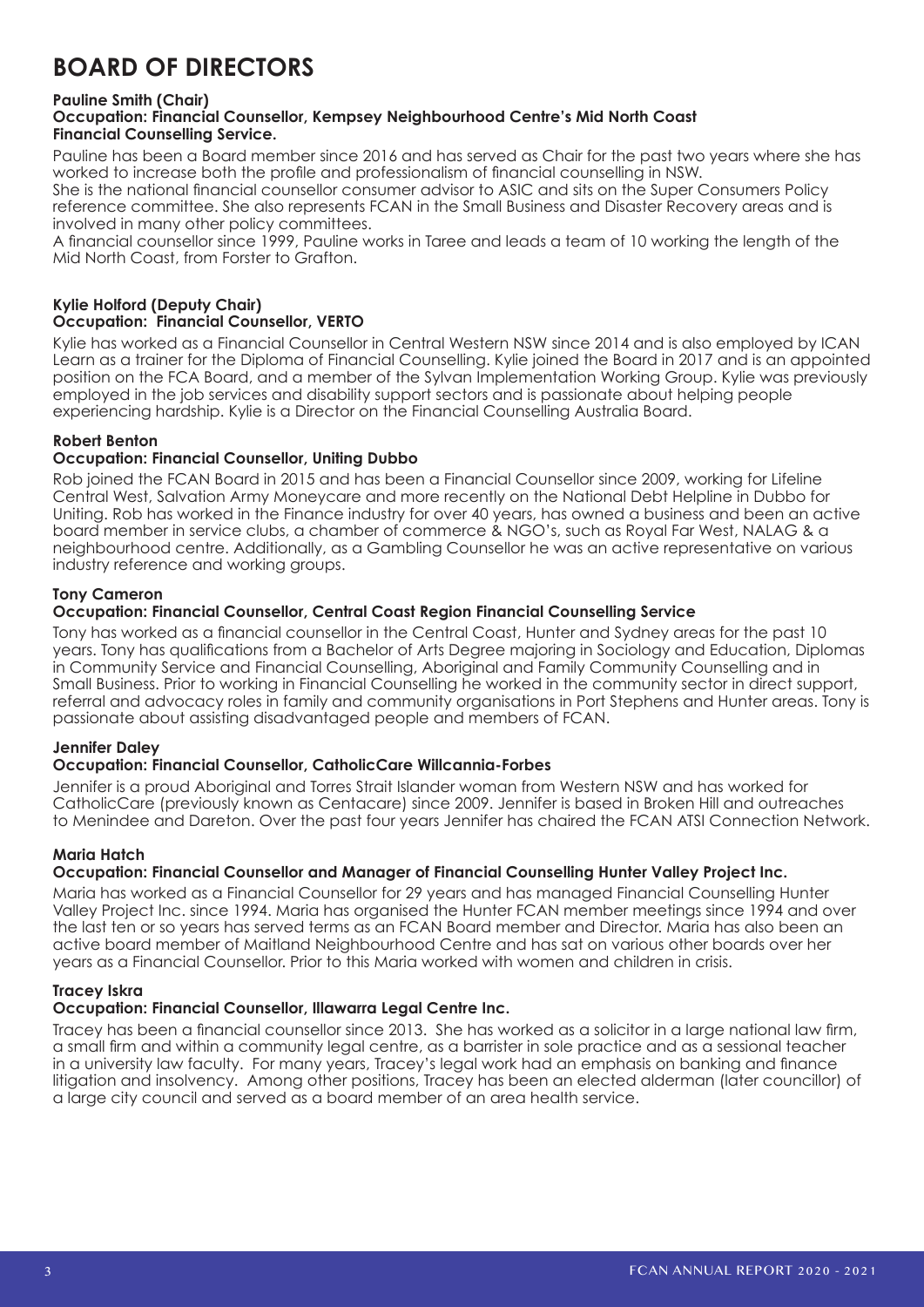#### **Rovind Kant Occupation: Financial Counsellor, Salvation Army Moneycare**

Rovind transitioned to the financial counselling sector 11 years ago, initially with CatholicCare in Northern Territory. His background prior to financial counselling was in finance, insurance, mortgages, business and engineering. He has served on boards of other not for profit charity organizations for the past 16 years and is passionate about social justice within the financial counselling framework. He has worked at Salvation Army Moneycare since 2013 where he assumes financial counselling, supervision and leadership responsibilities.

#### **David Coorey, Independent Co-opted Director**

David has more than 20 years' experience as a solicitor working predominantly in the area of consumer law. This includes 16 years experience working with vulnerable clients at Legal Aid NSW, as well as large scale litigation experience (Freehills) and more recently as a decision maker (Ombudsman) at Australian Financial Complaints Authority. He has held Directorships at Financial Ombudsman Service (FOS), Insurance Ombudsman Service and been appointed as Consumer Representative to Insurance Council of Australia and ASIC Customer Advisory Panel. David is currently employed as Special Counsel – Consumer law at Carroll & O'Dea Lawyers.

#### **David Ross, Independent Co-opted Director**

David's career has encompassed executive and board appointments in sales management and general management in companies operating in sectors including information technology, private education and distribution. His experience included a period as a board member of a public company listed on the Australian Stock Exchange and he was a Fellow of the Australian Institute of Company Directors (FAICD). Since semi-retirement, David has worked as a volunteer Financial Counsellor, assisted FCAN as its interim EO in 2015, and prior to that as a volunteer Lifeline telephone counsellor.

# **INCOMING DIRECTORS**

#### **Graham R Smith**

#### **Occupation: Financial Counsellor, Edgeworth Neighbourhood Centre**

Graham is currently employed as a financial counsellor for the Community Management Advisory Project which is connected to Edgeworth Neighbourhood Centre in Newcastle. His previous employers have been Muru Mittigar and Samaritans Foundation in Newcastle, having worked in the sector for the last eleven year

Graham served as FCAN Chair from 2013 to 2019 and was a member of the FCA Sector Leaders Forum and FCA Representative Council during that time. He has extensive working experience within the community/ welfare sector that spans back to the late 1970's. He has worked with disadvantaged communities in Western Sydney on a broad acre public housing estate, in rural areas of NSW as a youth worker and in Central Australia, where he spent 6 years living on remote Aboriginal communities in the Great Sandy and Great Victorian deserts running community development programs.

#### **Danielle Whyte**

#### **Occupation: Financial Counsellor, Salvation Army Moneycare**

Danielle has 12 months experience working as a solicitor for the Financial Rights Legal Centre and 10 years' experience as a financial counsellor. This work developed her passion for reform and advocacy within the sector and has contributed to providing casework for the Financial Services Royal Commission, numerous senate enquiries as well as the independent review of the Australian Banking Association Code of Banking Practice. Her experience as a financial counsellor and solicitor has been the foundation for further development opportunities in the area of consumer credit law and she has assisted in researching specific projects for Moneycare. Danielle is also a Project Manager for the Our Backyard (Car to Home Project), which seeks to support men, women and children who are rough sleeping in their cars.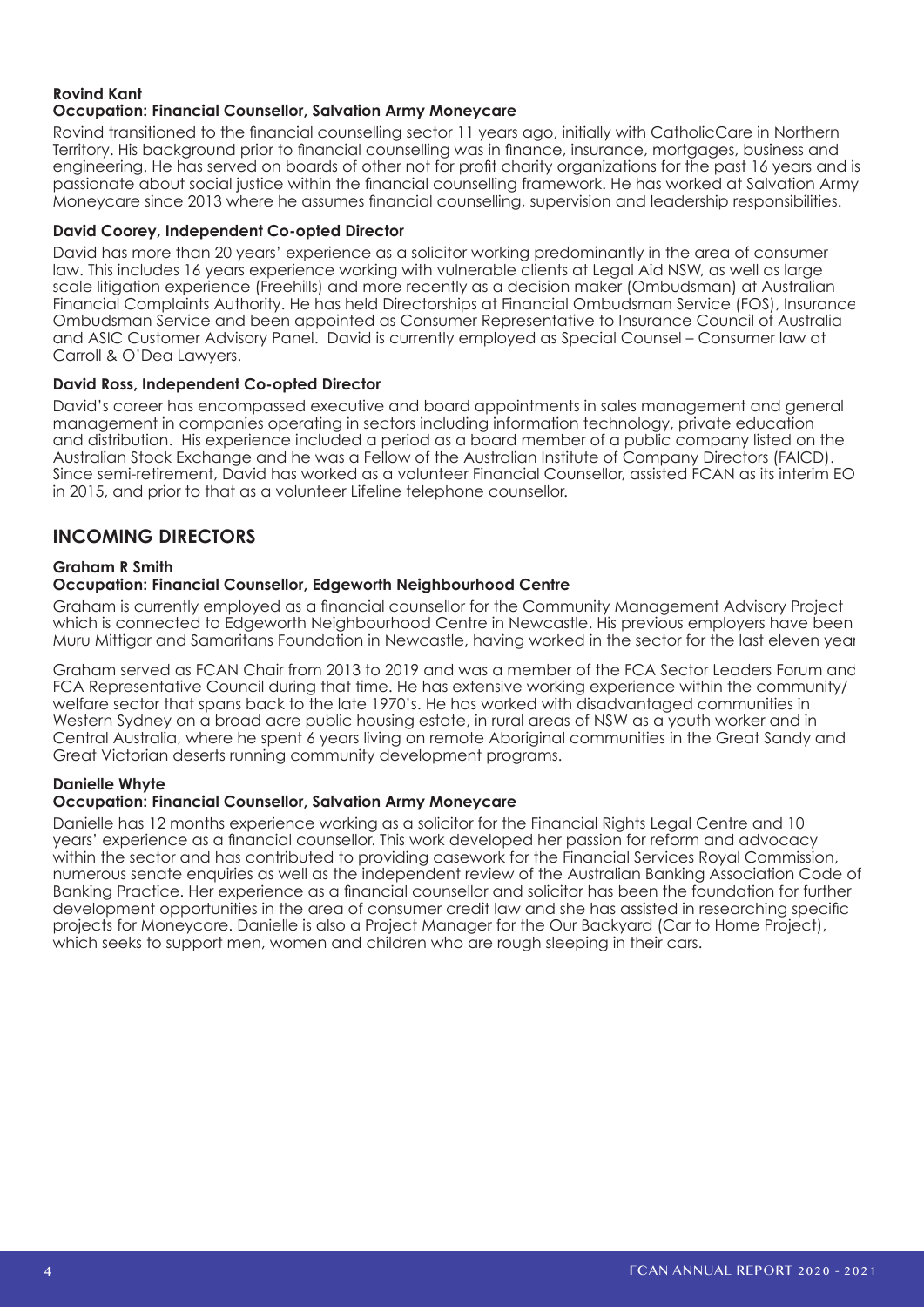# **Directors' Report**

The directors present this report on Financial Counsellors' Association of NSW Inc for the financial year ended 30 June 2021.

# **BOARD OF DIRECTORS**

The names of each person who has been a director during the year and to the date of this report, unless otherwise stated, are:

|                                            |                                             | <b>BOARD MEETINGS</b>     |                |
|--------------------------------------------|---------------------------------------------|---------------------------|----------------|
| <b>Directors</b>                           | <b>Position</b>                             | No. Eligible<br>to attend | No. Attended   |
| Pauline Smith                              | Chair<br>(appointed 25/9/20)                | 11                        | 10             |
| Kylie Holford                              | Deputy Chair<br>(appointed 25/9/20)         | 11                        | 11             |
| Robert Benton                              | Treasurer<br>(appointed 25/9/20)            | 11                        | 11             |
| <b>Tony Cameron</b><br>(appointed 24/9/20) |                                             | 9                         | 9              |
| Jennifer Daley                             |                                             | 11                        | 9              |
| Maria Hatch                                | Membership Secretary<br>(appointed 25/9/20) | 11                        | 10             |
| Tracey Iskra                               |                                             | 11                        | 11             |
| Rovind Kant<br>(appointed 24/9/20)         |                                             | 9                         | 9              |
| David Coorey<br>(appointed 16/4/21)        | Co-opted Director                           | $\overline{2}$            | $\overline{2}$ |
| David Ross                                 | Co-opted Director                           | 11                        | 10             |

The FCAN Constitution requires that The Board must meet, either in person or by telephone, at least four (4) times in each period of twelve (12) months.

The FCAN Constitution requires that at each annual general meeting 50% of the Elected Directors are subject to retirement by rotation. A retiring Director is eligible for re-election if their continuous term of office does not exceed six years.

# **PUBLIC OFFICER**

Jo Parker holds the position of Public Officer.

#### **PRINCIPAL ACTIVITIES**

FCAN is registered with the Australian Charities and Not-for-profit Commission (ACNC) as a Public Benevolent Institution.

The objectives of FCAN are to ensure that:

- Financial Counsellors in NSW are supported to comply with best practice;
- the financial counselling sector has secure, stable and sustainable funding;
- financial counselling has a high profile;
- vulnerable consumers have an effective voice;
- the Association is a strong, adaptive organisation that is valued by members, government and other stakeholders.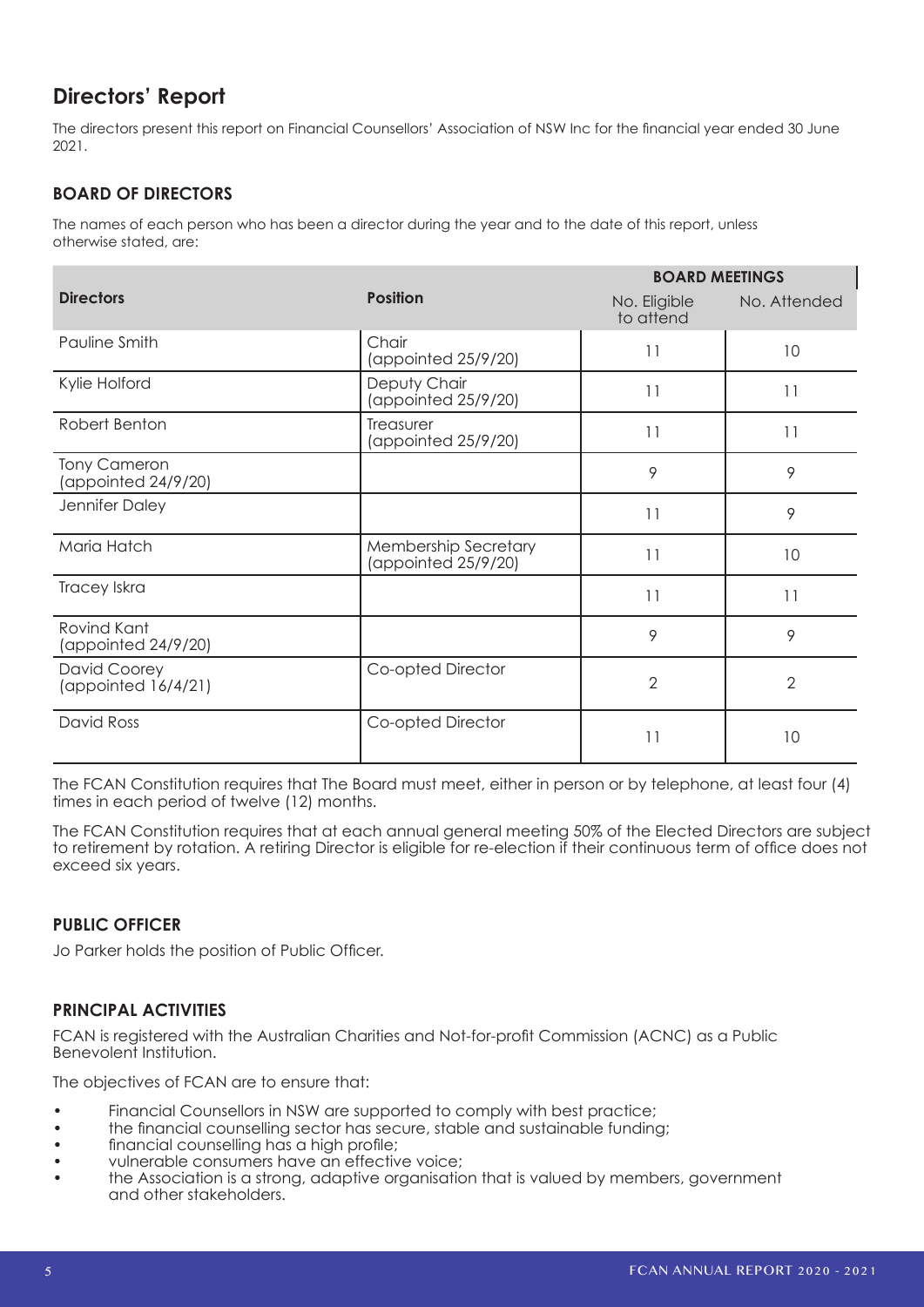#### **LIMITATION OF MEMBERS LIABILITY**

The liability of a member of the association to contribute towards the payment of the debts and liabilities of the association or the costs, charges and expenses of the winding up of the association is limited to the amount, if any, unpaid by the member in respect of membership of the association.

#### **AUDITOR'S INDEPENDENCE DECLARATION**

The auditor's independence declaration for the year ended 30 June 2019 has been received and is included in the financial report.

The directors' report is signed in accordance with a resolution of the Board of Directors.

It

PAULINE SMITH **CHAIRPERSON** 

Signed in Sydney, this 12th day of November 2021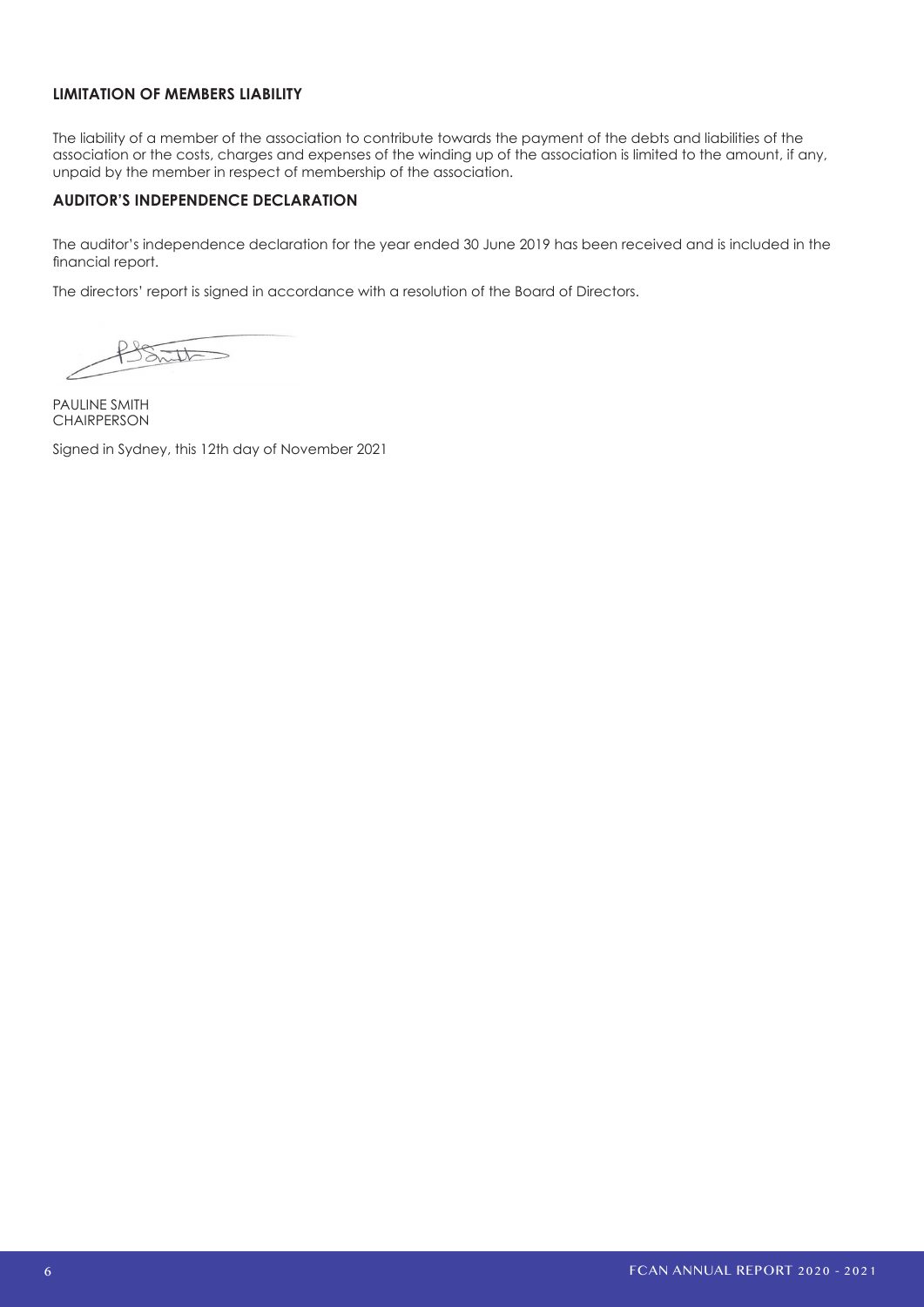# Financial Counsellors' Association of NSW

\_\_\_\_\_\_\_\_\_\_\_\_\_\_\_\_\_\_\_\_\_\_\_\_\_\_\_\_\_\_\_\_\_\_\_\_\_\_\_\_\_\_

ABN 71 720 817 858

Financial Statements For the Year Ended 30 June 2021

\_\_\_\_\_\_\_\_\_\_\_\_\_\_\_\_\_\_\_\_\_\_\_\_\_\_\_\_\_\_\_\_\_\_\_\_\_\_\_\_\_\_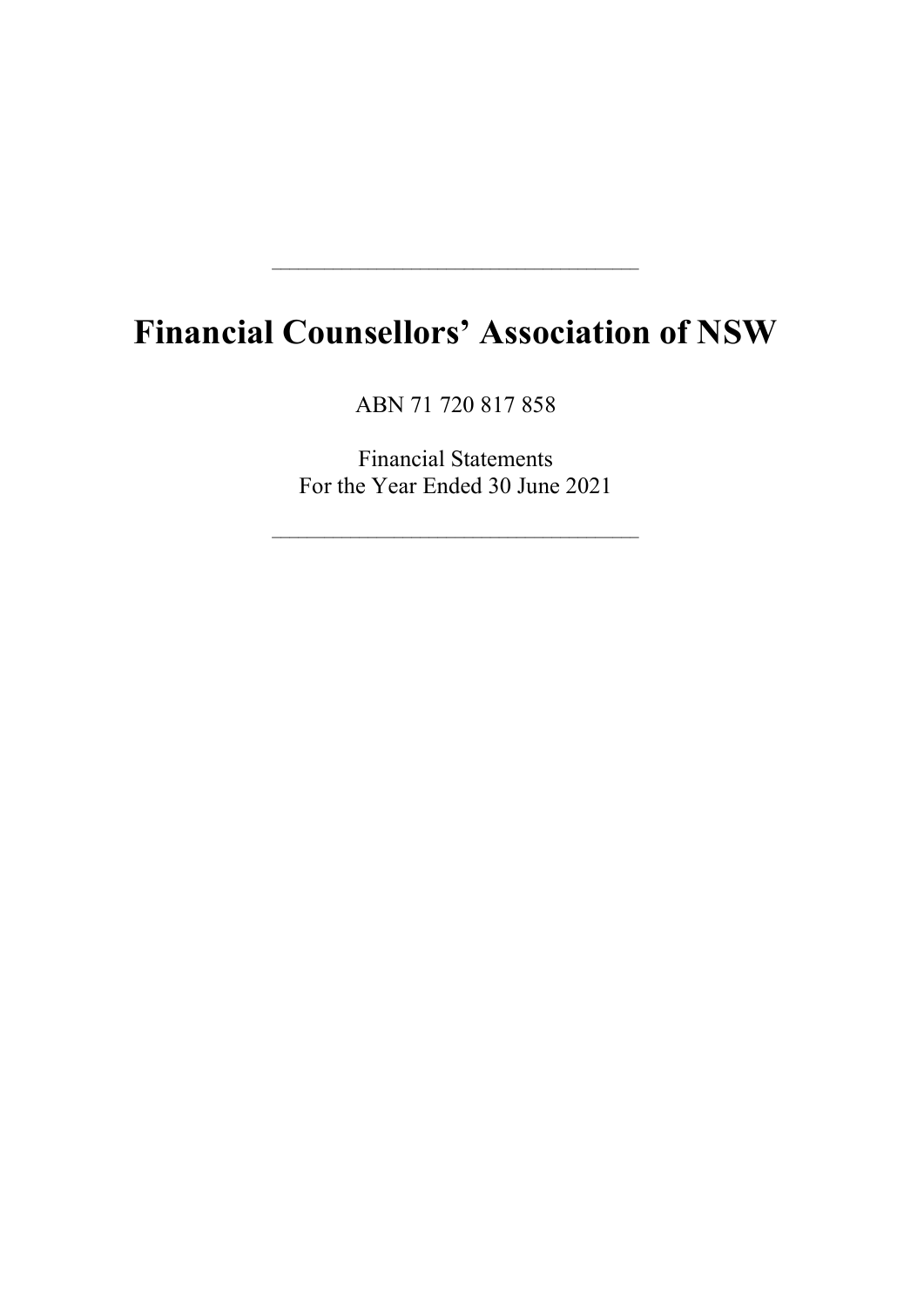#### Financial Counsellor's Association of NSW Inc Management Committee Members' Report For the Financial Year Ended 30 June 2021

#### Management Committee Members

The names of the members of the management committee and responsible persons in office since the start of the financial year to the date of this report are available by contacting the organisation or at the Australian Charities and Not-for-profits Commission Charity Register subject to valid reasons for this information being withheld.

#### Review of operations and principal activities

The organisation was incorporated in 1989 as a not-for-profit association and supports, enhances  $\&$  sustains the financial counselling profession. There have been no significant changes in the nature of the organisation's operations or activities during the year.

#### Significant changes in the state of affairs

There have been no significant changes in the state of affairs of the organisation during the year.

#### Operating result

For the year ended 30 June 2021 the result was a surplus of \$108,299 compared to a surplus of \$18,672 for 2020.

#### Events arising since the end of the reporting period

No matters or circumstances have arisen since the end of the financial year that significantly affected or may significantly affect the organisation's operations, the result of those operations or the organisations state of affairs in future financial years.

#### Future developments

The management committee members believe it would be prejudicial to the interest of the organisation to disclose information relating to potential developments.

#### Environmental legislation

The organisation's operations are not regulated by any significant environmental regulation under a law of the Commonwealth or of a state or territory.

#### **Dividends**

The organisation is a non-profit organisation and the Constitution prohibits the payment of dividends.

#### Management Committee Member benefits

No management committee member has received or has become entitled to receive, during or since the financial year, a benefit because of a contract made by the organisation or related body organisation with a management committee member. This statement excludes a benefit included in the aggregate amount of emoluments received or due and receivable by a management committee member shown in the organisation's accounts, or the salary of an employee of the organisation or a related organisation.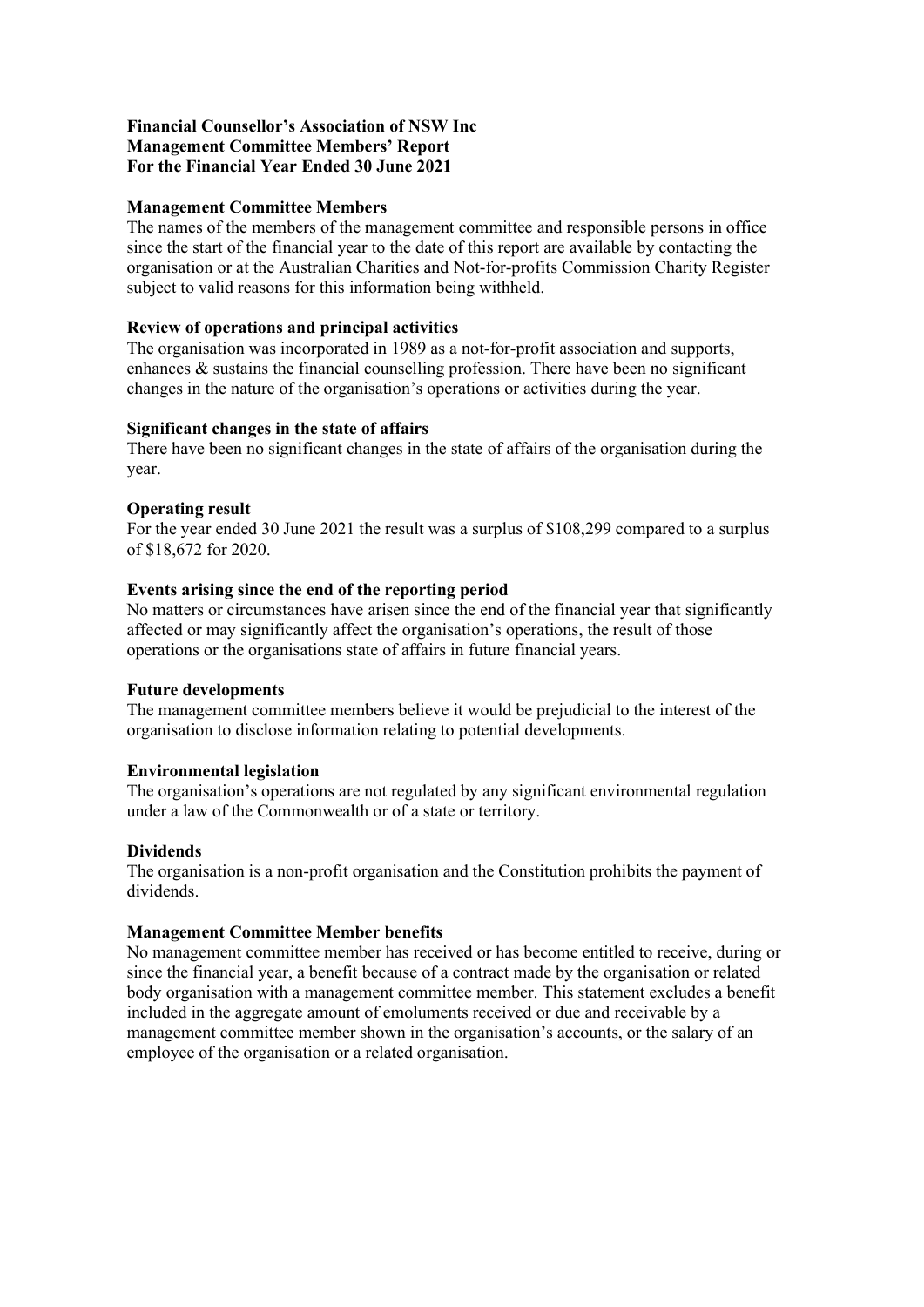#### Financial Counsellors' Association of NSW Inc Management Committee Members' Report For the Financial Year Ended 30 June 2021

#### Proceedings on behalf of the organisation

No person has applied for leave of court to bring proceedings on behalf of the organisation or intervene in any proceedings to which the organisation is a party for the purpose of taking responsibility on behalf of the organisation for all or any part of those proceedings. The organisation was not party to any such proceedings during the year.

#### Auditor's independence declaration

A copy of the auditor's independence declaration as required under section 60-40 of the Australian Charities and Not-for-profits Commission Act 2012 follows this report.

Signed in accordance with a resolution of the Management Committee:

 $32.11$  $\overline{\phantom{a}}$ 

Name: Position: Date: Location: SydneyPauline Smith Chairperson 30 August 2021

 $\overline{\phantom{a}}$  , and the set of the set of the set of the set of the set of the set of the set of the set of the set of the set of the set of the set of the set of the set of the set of the set of the set of the set of the s

Name: Position: Deputy Chairperson Date: Location: Sydney Kylie Holford 30 August 2021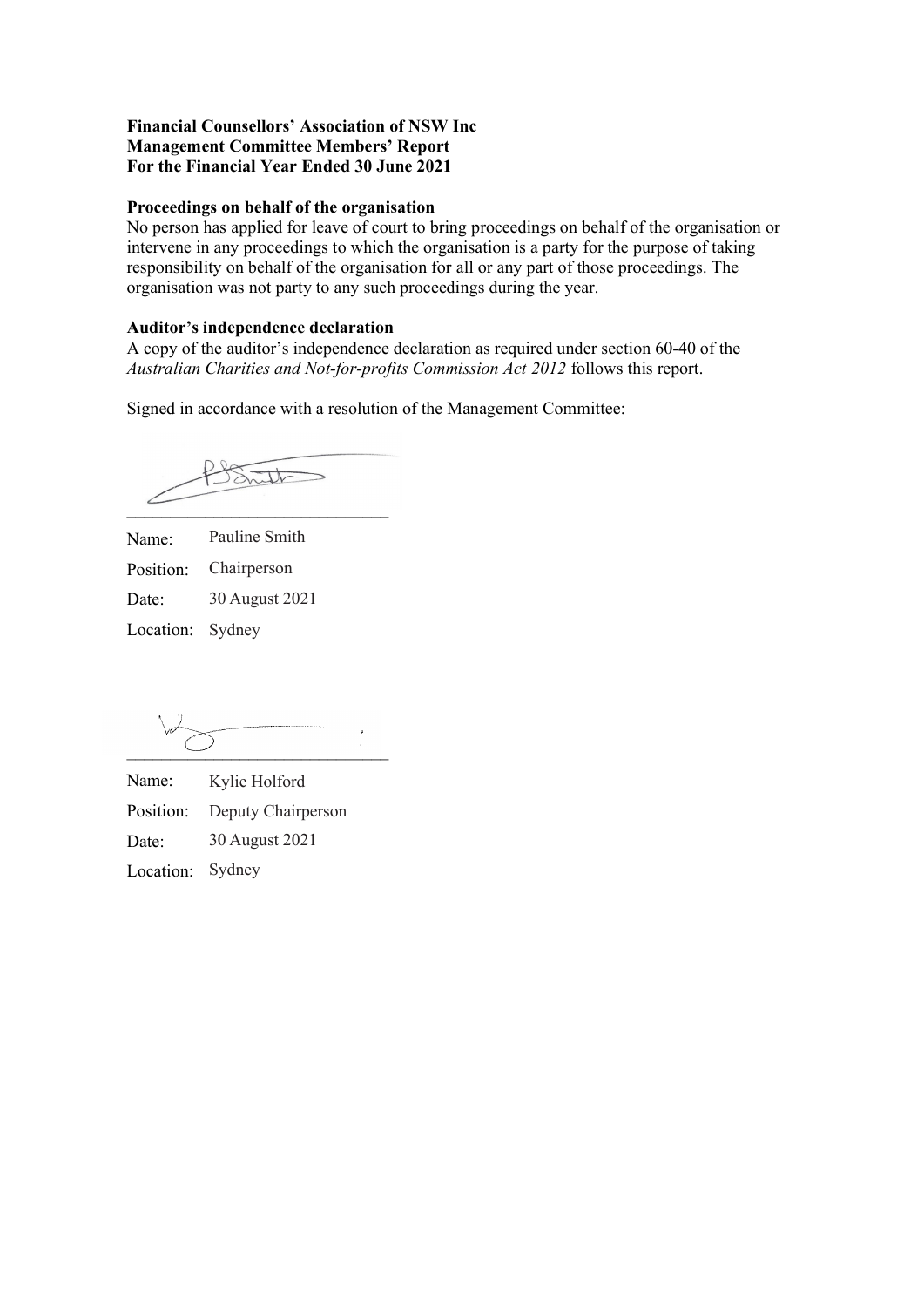# DAVID A. BEDDOE BCom(UoN), LLM/LP(UTS), MPH(Syd) SOLICITOR AND BARRISTER CERTIFIED PRACTISING ACCOUNTANT

P: 1 Main Road Edgeworth NSW 2285 M: 0491 066 234 E: david.beddoe@icloud.com

#### Financial Counsellors' Association of NSW Inc Auditor's Independence Declaration to the Management Committee of Financial Counsellors' Association of NSW Inc For the Financial Year Ended 30 June 2021

In accordance with the requirements of section 60-40 of the Australian Charities and Not-forprofits Commission Act 2012, as lead auditor for the review of Financial Counsellors' Association of NSW Inc for the year ended 30 June 2021, I declare that, to the best of my knowledge and belief, there have been:

- a) No contraventions of the auditor independence requirements of the Australian Charities and Not-for-profits Commission Act 2012 in relation to the review; and
- b) No contraventions of any applicable code of professional conduct in relation to the review.

Bedeloo

\_\_\_\_\_\_\_\_\_\_\_\_\_\_\_\_\_\_\_\_\_\_\_\_\_\_\_\_\_\_

D A Beddoe Auditor 27 August 2021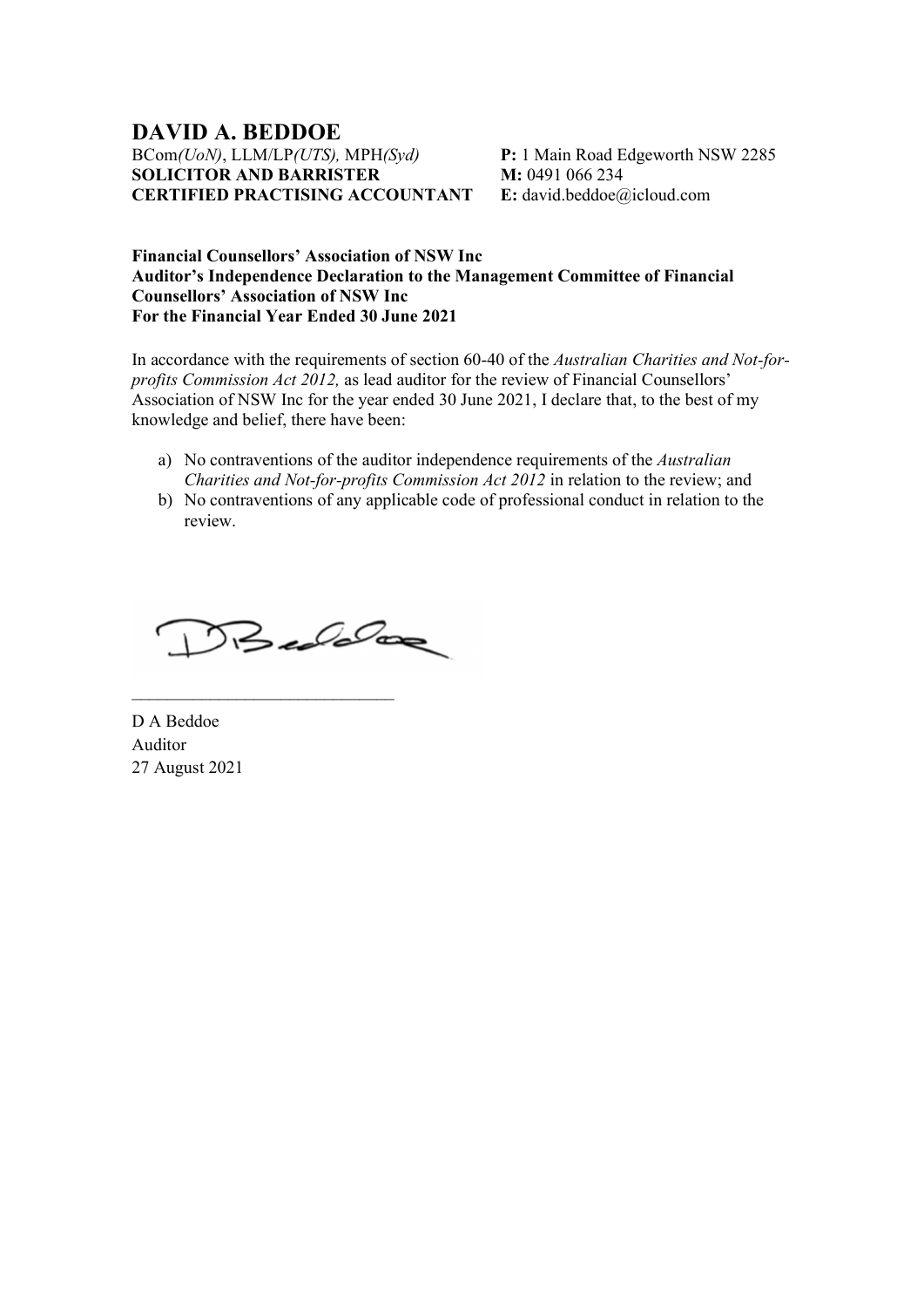# FINANCIAL COUNSELLORS' ASSOCIATION OF NSW INC

# STATEMENT OF FINANCIAL POSITION AS AT 30 JUNE 2021

|                                    |                 | 2021           |                          | 2020           |
|------------------------------------|-----------------|----------------|--------------------------|----------------|
| ACCUMULATED FUNDS AS AT 01 JULY 20 | \$              | 820,658.29     | \$                       | 801,985.44     |
| ADD: RESULT FOR THE PERIOD         | \$              | 108,299.68     | \$                       | 18,672.85      |
|                                    | $\overline{\$}$ | 928,957.97     | $\overline{\$}$          | 820,658.29     |
| THESE FUNDS ARE REPRESENTED BY:    |                 |                |                          |                |
| <b>CURRENT ASSETS</b>              |                 |                |                          |                |
| <b>BOND ON PREMISES</b>            | \$              | 646.40         | \$                       | 500.00         |
| OPERATING ACCOUNTS                 | \$              | 494,751.15     | \$                       | 363,572.31     |
| <b>INVESTMENT ACCOUNTS</b>         | \$              | 550,439.01     | \$                       | 747,187.02     |
| PETTY CASH                         | \$              | 447.95         | \$                       | 299.70         |
| <b>PREPAYMENTS</b>                 | \$              | 21.09          | \$                       | 5,068.55       |
| <b>TRADE DEBTORS</b>               | \$              | 63,229.00      | \$                       | 12,044.66      |
| <b>TOTAL CURRENT ASSETS</b>        |                 | \$1,109,534.60 |                          | \$1,128,672.24 |
| <b>CURRENT LIABILITIES</b>         |                 |                |                          |                |
| <b>ACCRUED EXPENSES</b>            | \$              |                | \$                       | 687.45         |
| <b>ANNUAL LEAVE PROVISION</b>      | \$              | 23,146.76      | \$                       | 12,537.78      |
| <b>AUDIT FEE PAYABLE</b>           | \$              | 5,000.00       | \$                       | 5,000.00       |
| <b>CONFERENCE FEES IN ADVANCE</b>  | \$              | 30,381.93      | \$                       |                |
| CONFERENCE SPONSORSHIP IN ADVANCE  | \$              | 69,750.00      | \$                       |                |
| <b>CREDIT CARD PAYABLE</b>         | \$              | 3,666.94       | \$                       | 2,411.58       |
| <b>FUNDS IN ADVANCE</b>            | \$              | 5,000.00       | \$                       | 5,000.00       |
| <b>GRANTS IN ADVANCE</b>           | \$              |                | \$                       | 238,219.42     |
| <b>GST PAYABLE</b>                 | \$              | 8,076.27       | \$                       | 22,747.31      |
| LONG SERVICE LEAVE PROVISION       | \$              | 6,803.12       | \$                       |                |
| MEMBERSHIP FEES IN ADVANCE         | \$              | 24,045.45      | \$                       | 13,299.88      |
| <b>PAYG PAYABLE</b>                | \$              | 2,370.27       | \$                       | 2,404.27       |
| <b>PAYROLL LIABILITIES</b>         | \$              | 308.71         | \$                       |                |
| SUPERANNUATION PAYABLE             | \$              | 2,027.18       | \$                       | 5,706.26       |
| <b>TOTAL CURRENT LIABILITIES</b>   | \$              | 180,576.63     | $\overline{\mathcal{S}}$ | 308,013.95     |
| <b>ACCUMULATED FUNDS AS ABOVE</b>  | S               | 928,957.97     | \$                       | 820,658.29     |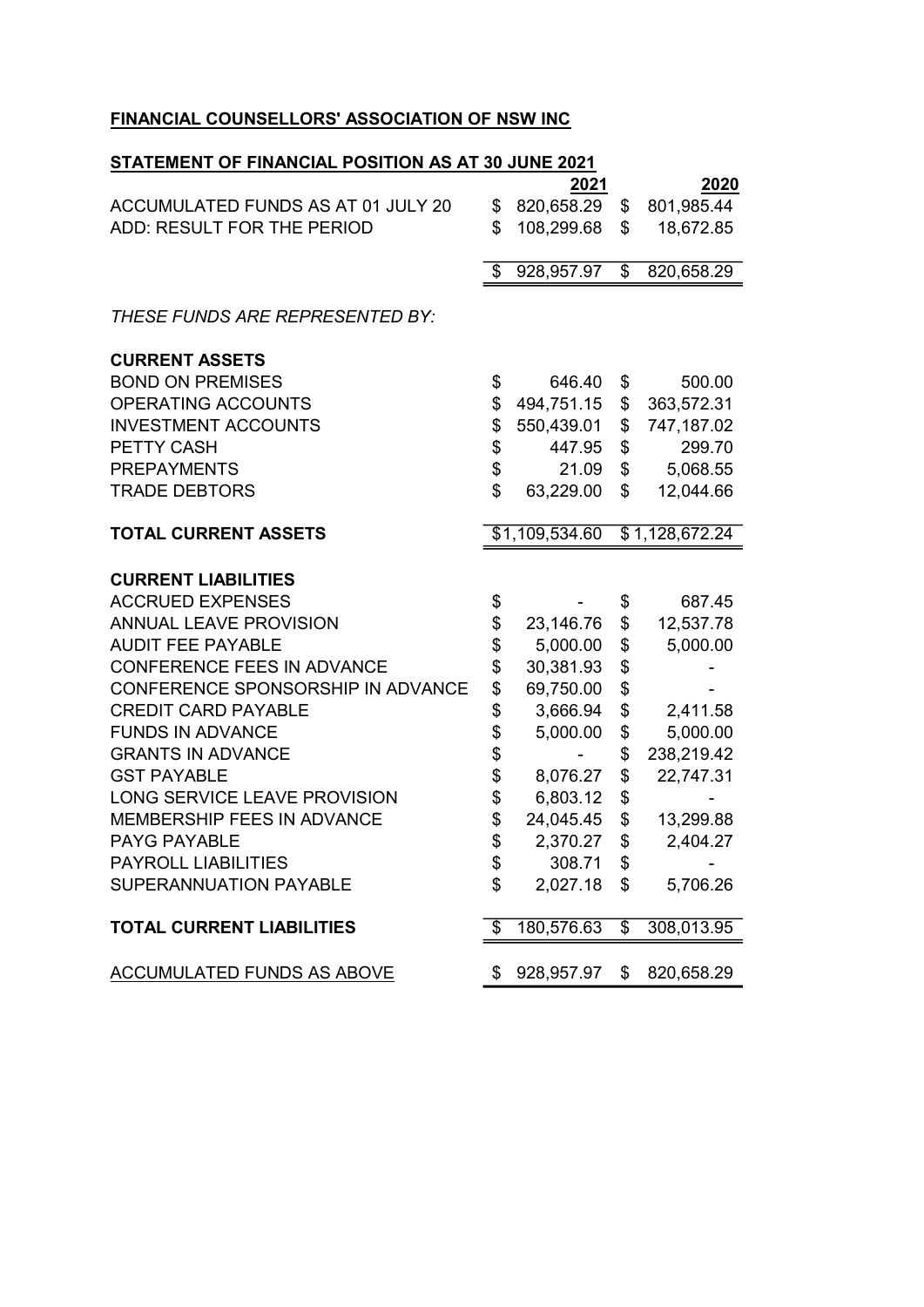#### FINANCIAL COUNSELLORS' ASSOCIATION OF NSW INC

# STATEMENT OF PROFIT OR LOSS AND OTHER COMPREHENSIVE INCOME FOR THE FINANCIAL YEAR ENDED 30 JUNE 2021

|                                               | 2021             |                 | 2020       |
|-----------------------------------------------|------------------|-----------------|------------|
| <b>INCOME</b>                                 |                  |                 |            |
| CASH FLOW BOOST (ATO)                         | \$<br>17,708.00  | \$              | 12,900.00  |
| <b>CONFERENCE FEES &amp; SPONSORSHIP</b>      | \$               | \$              | 195,940.84 |
| <b>GRANTS (FINANCE, SERVICES, INNOVATION)</b> | \$<br>395,718.21 | \$              | 382,766.22 |
| <b>INTEREST</b>                               | \$<br>5,385.47   | \$              | 12,546.09  |
| <b>MEMBERSHIP FEES</b>                        | \$<br>34,365.13  | \$              | 29,715.20  |
| OTHER FUNDING / SPONSORSHIP                   | \$<br>22,000.00  | \$              | 15,000.00  |
| PROFESSIONAL INCOME                           | \$<br>2,225.00   | \$              | 1,656.82   |
| PROJECT SUPPORT FUNDING                       | \$<br>130,000.00 | \$              |            |
| <b>RENT</b>                                   | \$<br>13,059.96  | \$              | 13,059.96  |
| <b>SUNDRY INCOME</b>                          | \$<br>1,059.30   | \$              |            |
| <b>TOTAL INCOME FOR PERIOD</b>                | \$<br>621,521.07 | $\overline{\$}$ | 663,585.13 |
| <b>OPERATING EXPENDITURE</b>                  |                  |                 |            |
| <b>ACCOUNTING FEES</b>                        | \$<br>699.84     | \$              | 621.16     |
| <b>ADMINISTRATIVE &amp; LEGAL FEES</b>        | \$<br>1,153.23   | \$              | 3,200.29   |
| <b>AMENITIES</b>                              | \$<br>1,896.97   | \$              | 2,008.80   |
| <b>AUDIT FEES</b>                             | \$<br>5,000.00   | \$              | 5,000.00   |
| <b>BANK &amp; MERCHANT FEES</b>               | \$<br>1,482.75   | \$              | 967.41     |
| <b>CLEANING, REPAIRS &amp; MAINTENANCE</b>    | \$<br>180.00     | \$              |            |
| <b>COMPUTER, SOFTWARE &amp; IT EXPENSES</b>   | \$<br>12,142.46  | \$              | 7,556.58   |
| <b>CONSULTANCY</b>                            | \$<br>15,000.00  | \$              | 16,000.00  |
| DESIGN, PRINTING, & STATIONERY                | \$<br>7,108.10   | \$              | 10,768.89  |
| <b>DONATIONS</b>                              | \$<br>7.00       | \$              | 32.00      |
| <b>ELECTRICITY</b>                            | \$<br>3,157.29   | \$              | 3,355.90   |
| <b>EXECUTIVE COMMITTEE EXPENSES</b>           | \$<br>5,795.80   | \$              | 18,488.99  |
| <b>EXECUTIVE OFFICER EXPENSES</b>             | \$<br>2,667.82   | \$              | 4,281.72   |
| <b>INSURANCE</b>                              | \$<br>7,784.05   | \$              | 8,628.37   |
| <b>OFFICE EXPENSES</b>                        | \$<br>2,597.06   | \$              | 2,434.71   |
| <b>POSTAGE</b>                                | \$<br>722.18     | \$              | 817.18     |
| <b>RENT</b>                                   | \$<br>65,616.99  | \$              | 60,637.39  |
| <b>SCHOLARSHIPS</b>                           | \$<br>23,671.25  | \$              | 25,960.00  |
| STAFF ACCOMMODATION & TRAVEL                  | \$<br>265.19     | \$              | 72.05      |
| <b>SUBSCRIPTIONS &amp; MEMBERSHIPS</b>        | \$<br>809.05     | \$              | 1,381.75   |
| <b>SUNDRY EXPENSES</b>                        | \$<br>0.03       | \$              | 5,894.78   |
| <b>TELEPHONE &amp; INTERNET</b>               | \$<br>10,761.73  | \$              | 7,799.73   |
| <b>TOTAL OPERATING EXPENSES FOR PERIOD \$</b> | 168,518.79       | $\overline{\$}$ | 185,907.70 |
| <b>PROGRAM EXPENDITURE</b>                    |                  |                 |            |
| <b>CONFERENCE COSTS</b>                       | \$               | \$              | 110,435.82 |
| <b>CATERING</b>                               | \$               | $\mathfrak{S}$  | 1,522.87   |
|                                               |                  |                 |            |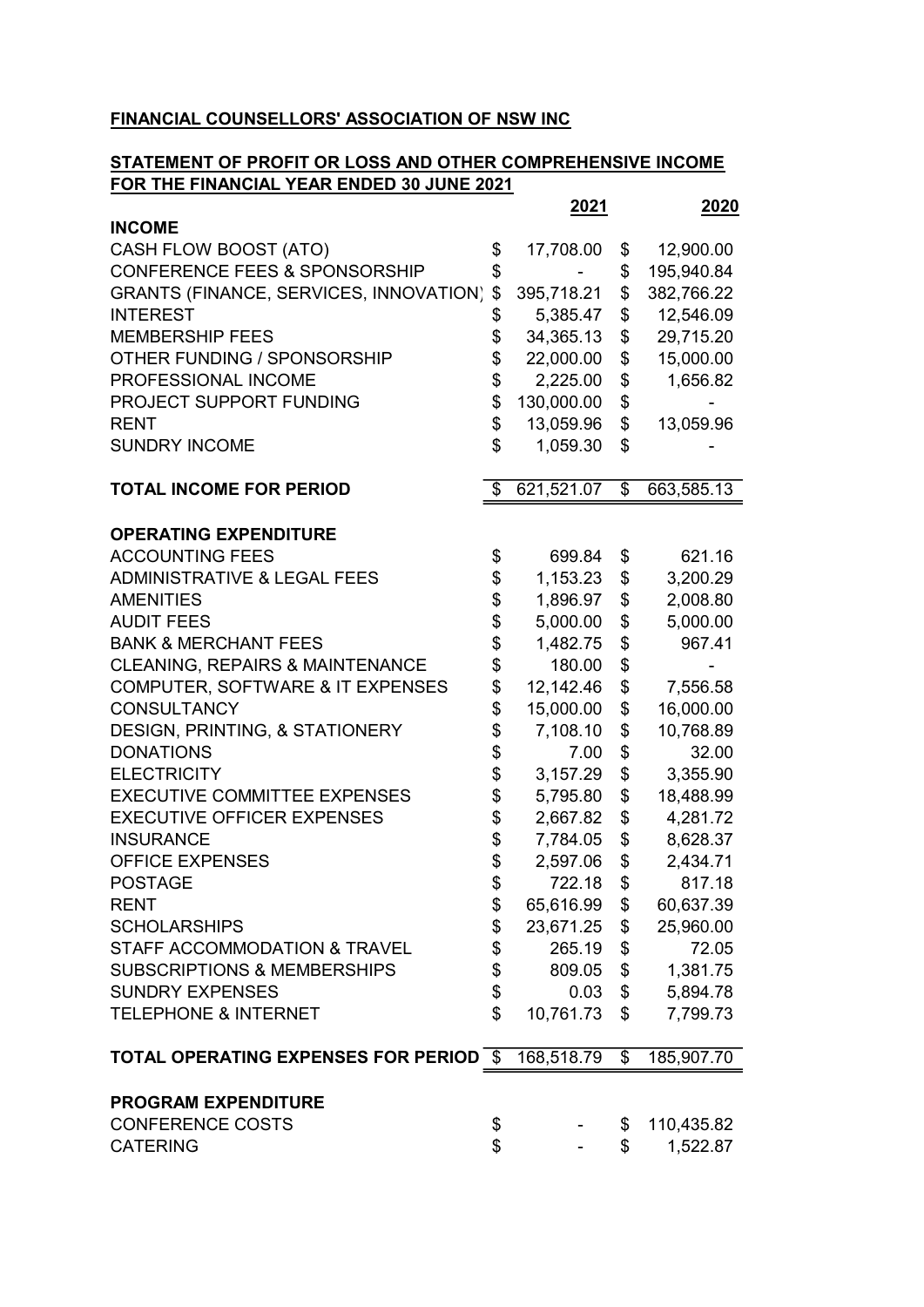| <b>PROJECT EXPENSES</b>                   | \$               | \$                       | 18,031.76  |
|-------------------------------------------|------------------|--------------------------|------------|
| <b>TRAINING COSTS</b>                     | \$<br>37,529.77  | \$                       | 18,684.80  |
| <b>WEBSITE DEVELOPMENT</b>                | \$               | \$                       | 4,712.38   |
|                                           |                  |                          |            |
| <b>TOTAL PROGRAM EXPENSES FOR PERIOD</b>  | \$<br>37,529.77  | $\mathfrak{L}$           | 153,387.63 |
| <b>WAGES EXPENDITURE</b>                  |                  |                          |            |
|                                           |                  |                          |            |
| <b>ANNUAL LEAVE PROVISION</b>             | \$<br>10,608.98  | \$                       | 5,513.87   |
| <b>FIRST AID ALLOWANCE</b>                | \$<br>435.82     | \$                       | 446.20     |
| LONG SERVICE LEAVE PROVISION              | \$<br>6,803.12   | \$                       |            |
| <b>RECRUITMENT</b>                        | \$               | \$                       | 9,750.00   |
| STAFF TRAINING & DEVELOPMENT              | \$               | \$                       | 1,170.00   |
| SUPERANNUATION (CONTRACTORS)              | \$<br>594.78     | \$                       | 133.65     |
| SUPERANNUATION (EMPLOYEES)                | \$<br>24,777.12  | \$                       | 24,629.85  |
| <b>WAGES &amp; SALARIES</b>               | \$<br>260,376.18 | \$                       | 260,396.55 |
| <b>WORKERS COMPENSATION</b>               | \$<br>3,576.83   | \$                       | 3,576.83   |
|                                           |                  |                          |            |
| <b>TOTAL WAGES EXPENDITURE FOR PERIOD</b> | \$<br>307,172.83 | $\overline{\mathcal{E}}$ | 305,616.95 |
|                                           |                  |                          |            |
| <b>TOTAL EXPENSES FOR PERIOD</b>          | \$<br>513,221.39 | \$                       | 644,912.28 |
|                                           |                  |                          |            |
| <b>RESULT TO ACCUMULATED FUNDS</b>        | \$<br>108,299.68 | \$                       | 18,672.85  |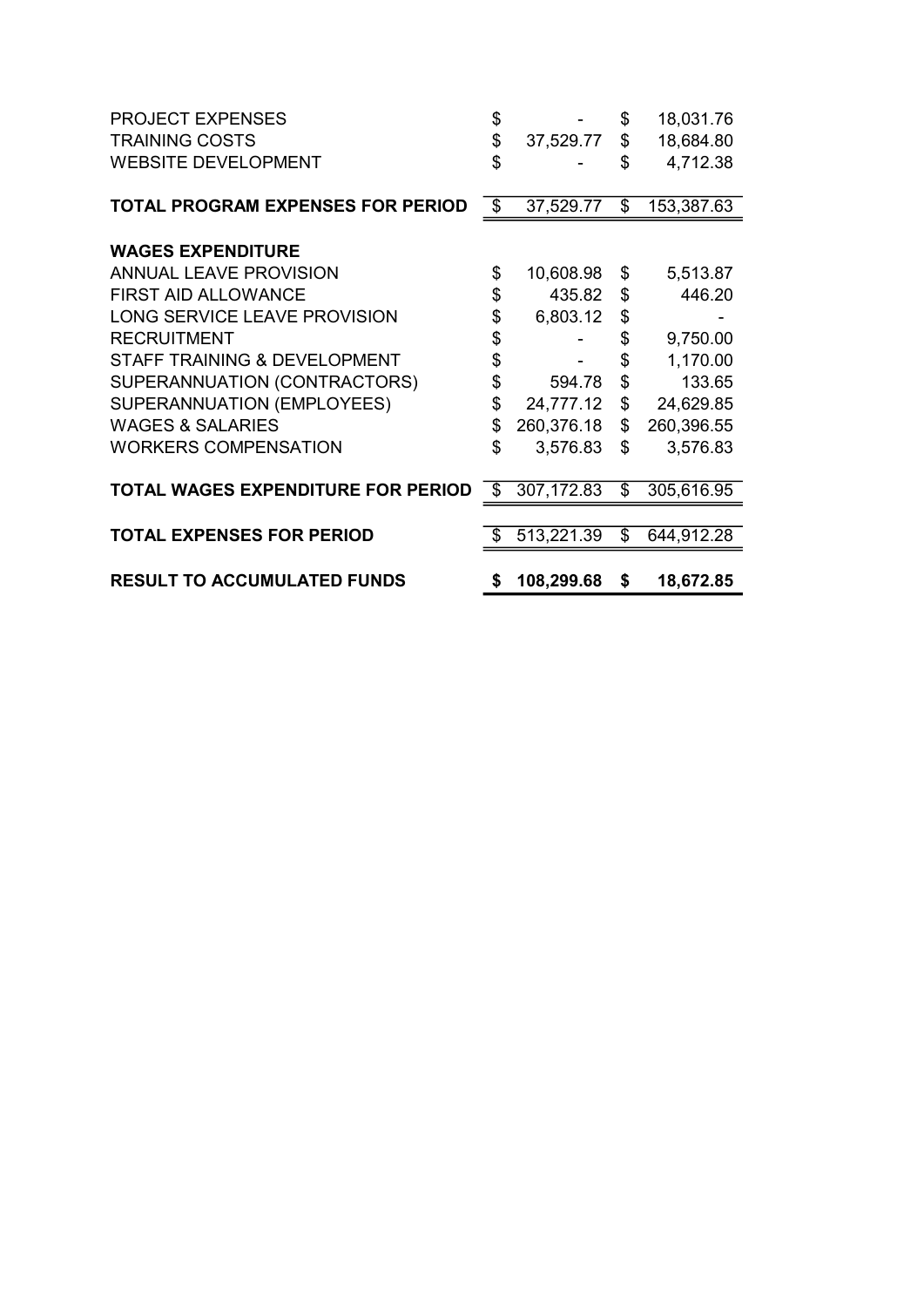### 1. General information

The financial statements cover Financial Counsellors' Association of NSW Inc, an incorporated association in New South Wales. The organisation is a not-for-profit entity for financial reporting purposes under Australian Accounting Standards and a registered charity under the Australian Charities and Not-for-profits Commission Act 2012 and the NSW Charitable Fundraising Act 1991.

Principal place of business is at Sydney, New South Wales 2000.

The financial report was authorised for issue by the Management Committee.

# 2. Changes in accounting policies

#### New and revised standards that are effective for these financial statements

A number of new and revised standards became effective on or after 1 July 2020. The adoption of these amendments has not had a material impact on the entity.

# Accounting Standards issued but not yet effective and not been adopted early by the entity

A number of new and revised standards have been issued but are not yet effective and have not been adopted early by the entity. The Management Committee are currently assessing the impact such standards will have on the entity.

# 3. Summary of significant accounting policies

#### Financial reporting framework

The special purpose financial statements of the entity have been prepared in accordance with the requirements of the Australian Charities and Not-for-profits Commission Act 2012 and the NSW Charitable Fundraising Act 1991. The management committee has determined that the entity is not a reporting entity as it is unlikely that there are users that are unable to command the preparation of reports tailored so as to satisfy all of their information needs.

#### Basis of preparation

The financial statements have been prepared on an accruals basis and are based on historical cost unless otherwise stated in the notes. The accounting policies that have been adopted in the preparation of this report are as follows: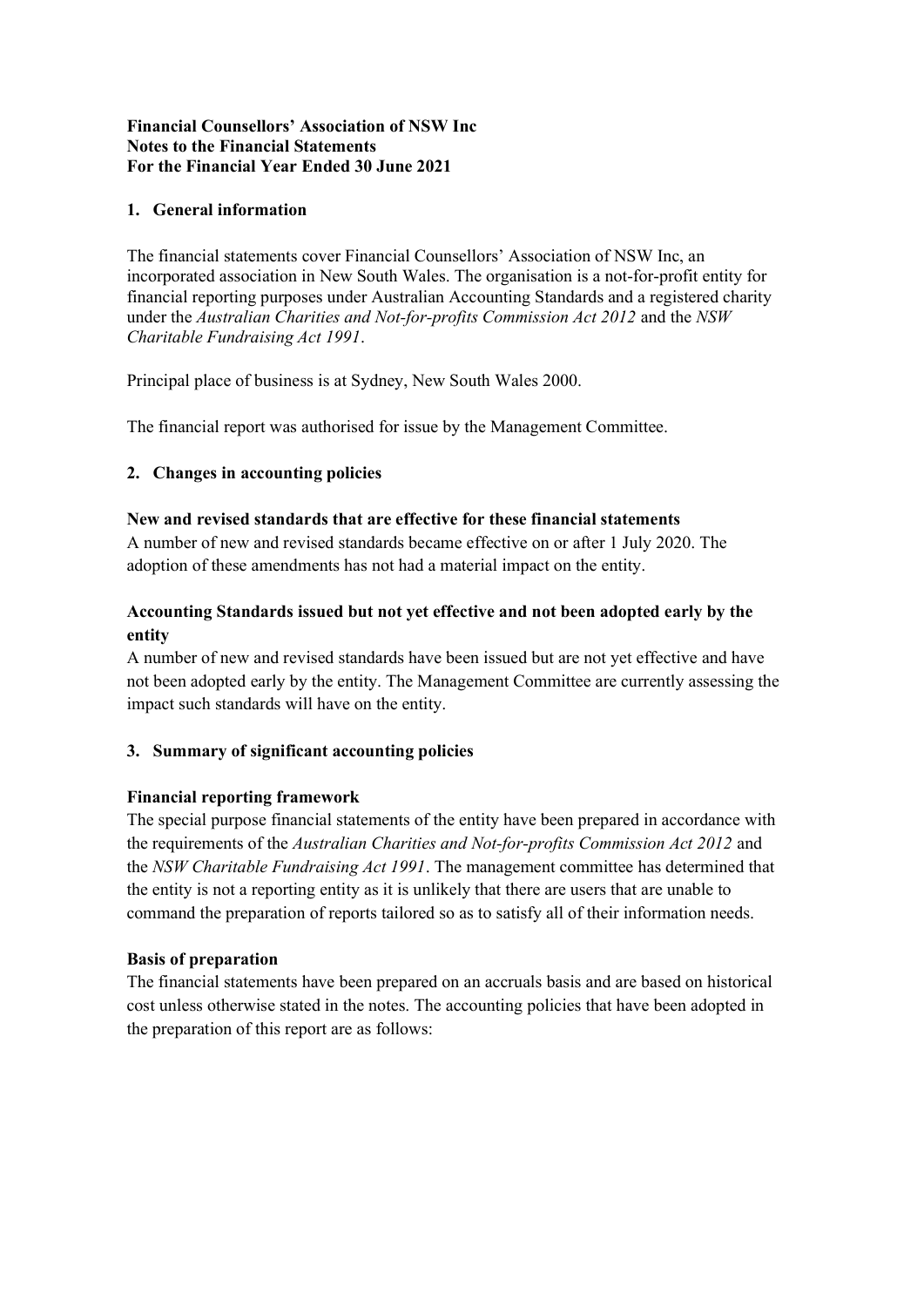#### Revenue

Revenue comprises revenue from government grants, donations, client contributions and interest income.

Revenue is measured by reference to the fair value of consideration received or receivable by the entity for goods supplied and services provided, excluding sales taxes, rebates and trade discounts.

Revenue is recognised when the amount of revenue can be measured reliably, collection is probably, the costs incurred or to be incurred can be measured reliably, and when the criteria for each of the organisation's different activities have been met.

#### Foreign currency

Transactions in foreign currencies are translated to the functional currency at exchange rates at the date of transactions. Amounts outstanding are translated at year end.

#### Operating expenses

Operating expenses are recognised in profit or loss upon utilisation of the service or at the date of their origin.

#### Income tax

No provision for income tax has been raised as the entity is exempt from income tax as a registered charity under the Australian Charities and Not-for-profits Commission Act 2012.

#### Cash and cash equivalents

Cash on hand equivalents includes cash on hand, deposits held at-call with banks, other shortterm highly liquid investments with original maturities of three months or less.

#### Trade and other receivables

Trade receivables are initially recognised at fair value and subsequently measured at amortised cost using the effective interest method, less any provision for impairment. Trade receivables are generally due for settlement within 30 days.

#### Property, plant and equipment

Each class of property, plant and equipment is carried at cost or fair value, less, where applicable, accumulated depreciation and any impairment losses.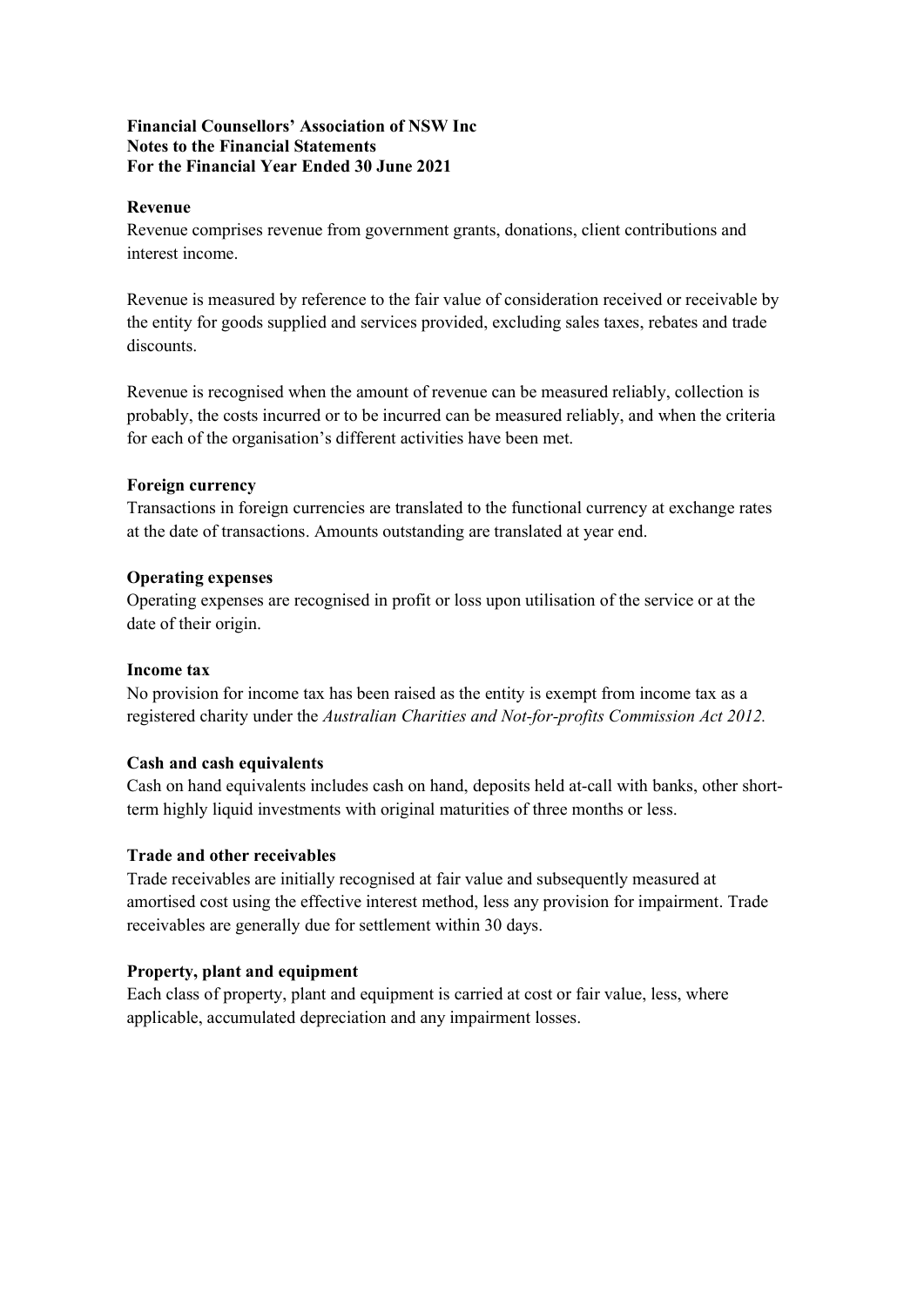#### Plant and equipment

Plant and equipment are measured on the cost basis less depreciation and any impairment losses. In the event the carrying amount of plant and equipment is greater than its estimated recoverable amount, the carrying amount is written down immediately to its estimated recoverable amount recognised either in the profit or loss.

#### Depreciation

The depreciable amount of all fixed assets is depreciated over the asset's useful life to the entity commencing from the time the asset is held ready to use.

The assets' residual values and useful lives are reviewed, and adjusted if appropriate, at the end of each reporting period.

Gains and losses on disposals are determined by comparing proceeds with the carrying amount. These gains or losses are included in the financial statements.

#### Impairment of assets

At the end of each reporting period the entity determines whether there is an evidence of an impairment indicator for non-financial assets.

Where and indicator exists and regardless for indefinite life intangible assets and intangible assets not yet available for use, the recoverable amount of the asset is estimated.

Where assets do not operate independently or other assets, the recoverable amount of the relevant cash generating unit (CGU) is estimated.

The recoverable amount of an asset or CGU is the higher of the fair value less costs of disposal and the value in use. Value in use is the present value of the future cash flows expected to be derived from an asset or cash generating unit.

Where the recoverable amount is less than the carrying amount, an impairment loss is recognised in profit or loss.

Reversal indicators are considered in subsequent periods for all assets which have suffered an impairment loss.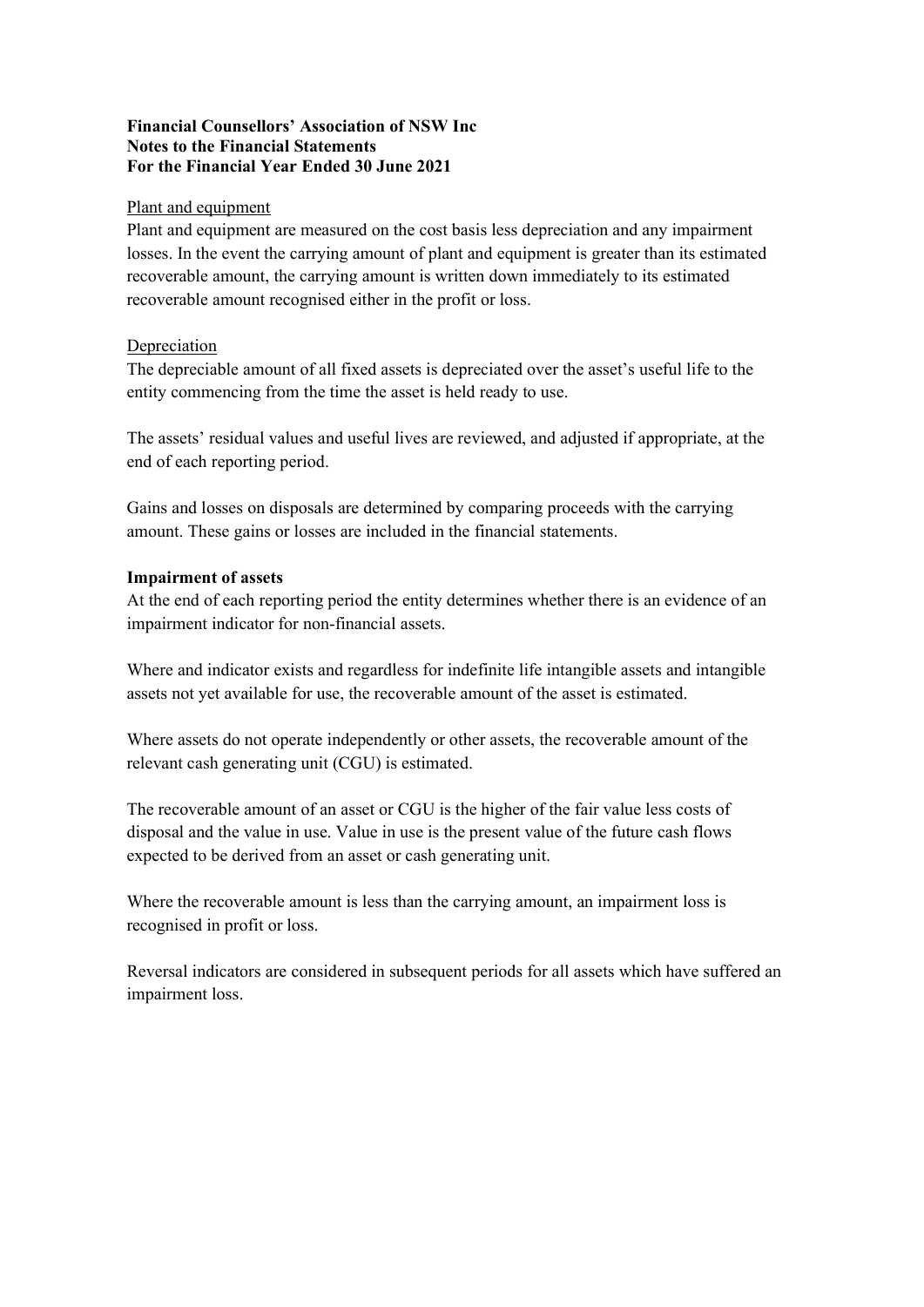# Financial Instruments

Financial instruments are recognised initially using trade date accounting, i.e. on the date that the entity becomes party to the contractual provisions of the instrument.

On initial recognition, all financial instruments are measured at fair value plus transaction costs (except for instruments measured at fair value through profit or loss where transaction costs are expensed as incurred).

# Financial assets

Financial assets are divided into the following categories which are described in detail below:

- Loans and receivables;
- Financial assets at fair value through profit and loss;
- Available-for-sale financial assets; and
- Held-to-maturity investments.

Financial assets are assigned to the different categories on initial recognition, depending on the characteristics of the instrument and its purpose. A financial instrument's category is relevant to the way it is measured and whether any resulting income and expenses are recognised in the profit or loss or in other comprehensive income.

All income and expenses relating to financial assets are recognised in the financial statements.

#### Loans and receivables

Loans and receivables are non-derivative financial assets with fixed or determinable payments that are not quoted in an active market. They arise principally though the provision of goods and services to customers but also incorporate other types of contractual monetary assets. After initial recognition these are measures at amortised cost using the effective interest method, less provision for impairment. Any change in their value is recognised in the financial reports.

The entity's trade and other receivables fall into this category of financial instruments.

Significant receivables are considered for impairment on an individual asset basis when they are past due at the reporting date or when objective evidence is received that a specific counterparty will default.

The amount of the impairment is the difference between the net carrying amount and the present value of the future expected cash flows associated with the impaired receivable.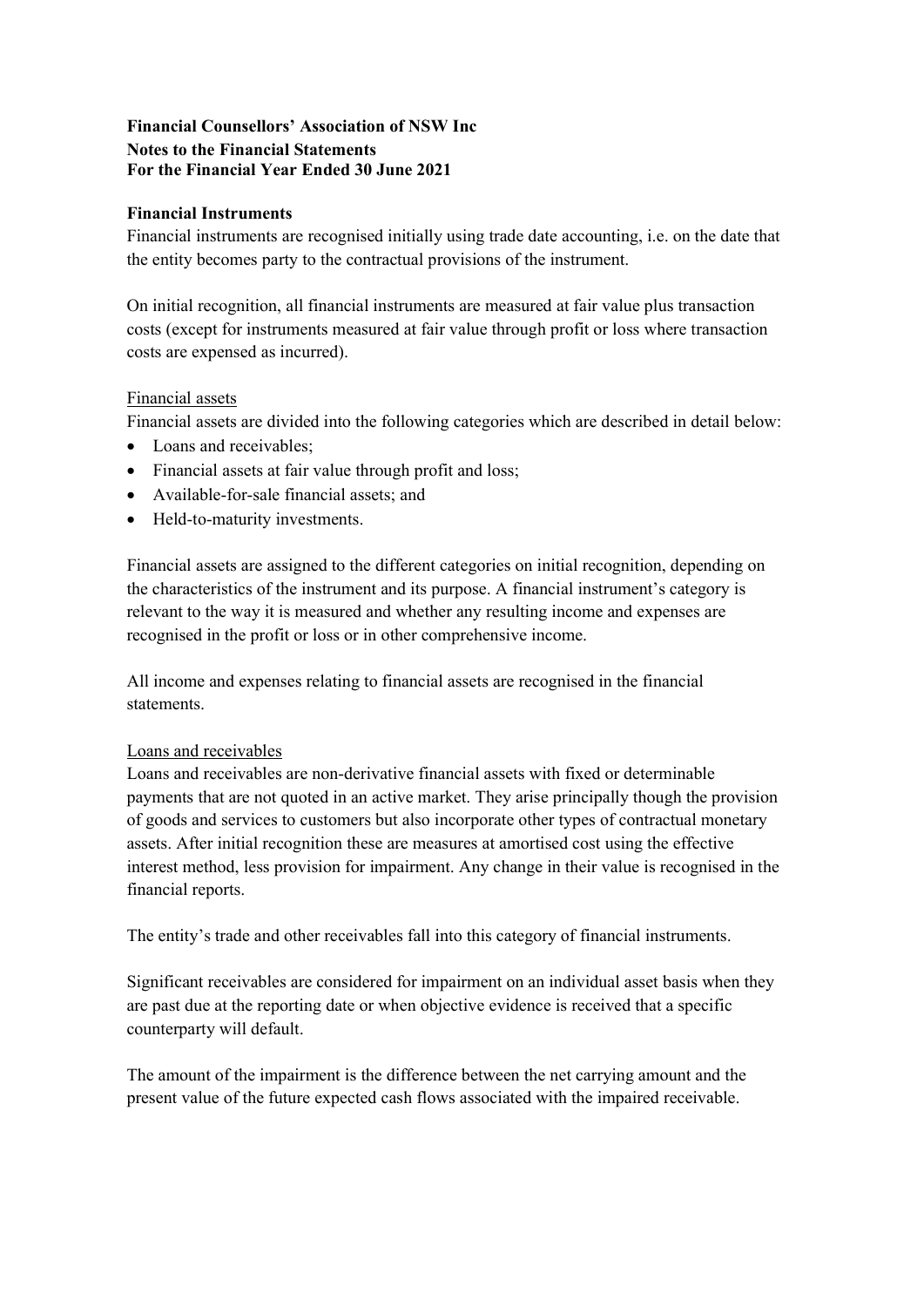In some circumstances, the entity renegotiates repayment terms with customers which may lead to changes in the timing of the payments, the entity does not necessarily consider the balance to be impaired, however assessment is made on a case-by-case basis.

#### Held-to-maturity investments

Held-to-maturity investments are non-derivative financial assets with fixed or determinable payments and fixed maturity. Investments are classified as held-to-maturity if it is the intention of the entity's management to hold them until maturity.

Held-to maturity investments are subsequently measured at amortised cost using the effective interest method, with revenue recognised on an effective yield basis. In addition, if there is objective evidence that the investment has been impaired, the financial asset is measured at the present value of estimated future cash flows. Any changes to the carrying amount of the investment are recognised in the financial statements.

#### Financial liabilities

Financial liabilities are classified as either financial liabilities 'at fair value through profit or loss' or other financial liabilities depending on the purpose for which the liability was acquired.

The entity's financial liabilities include borrowings, trade and other payables, which are measured at amortised cost using the effective interest rate method.

#### Impairment of financial assets

At the end of the reporting period the entity assesses whether there is any objective evidence that a financial asset or group of financial assets is impaired.

#### Financial assets at amortised cost

If there is objective evidence that an impairment loss on financial assets carried at amortised cost has been incurred, the amount of the loss is measured as the difference between the asset's carrying amount and the present value of the estimated future cash flows discounted at the financial assets original effective interest rate.

Impairment on loans and receivables is reduced through the use of an allowance account, all other impairment losses on financial assets at amortised cost are taken directly to the asset.

Subsequent recoveries of amounts previously written off are credited against other expenses in profit or loss.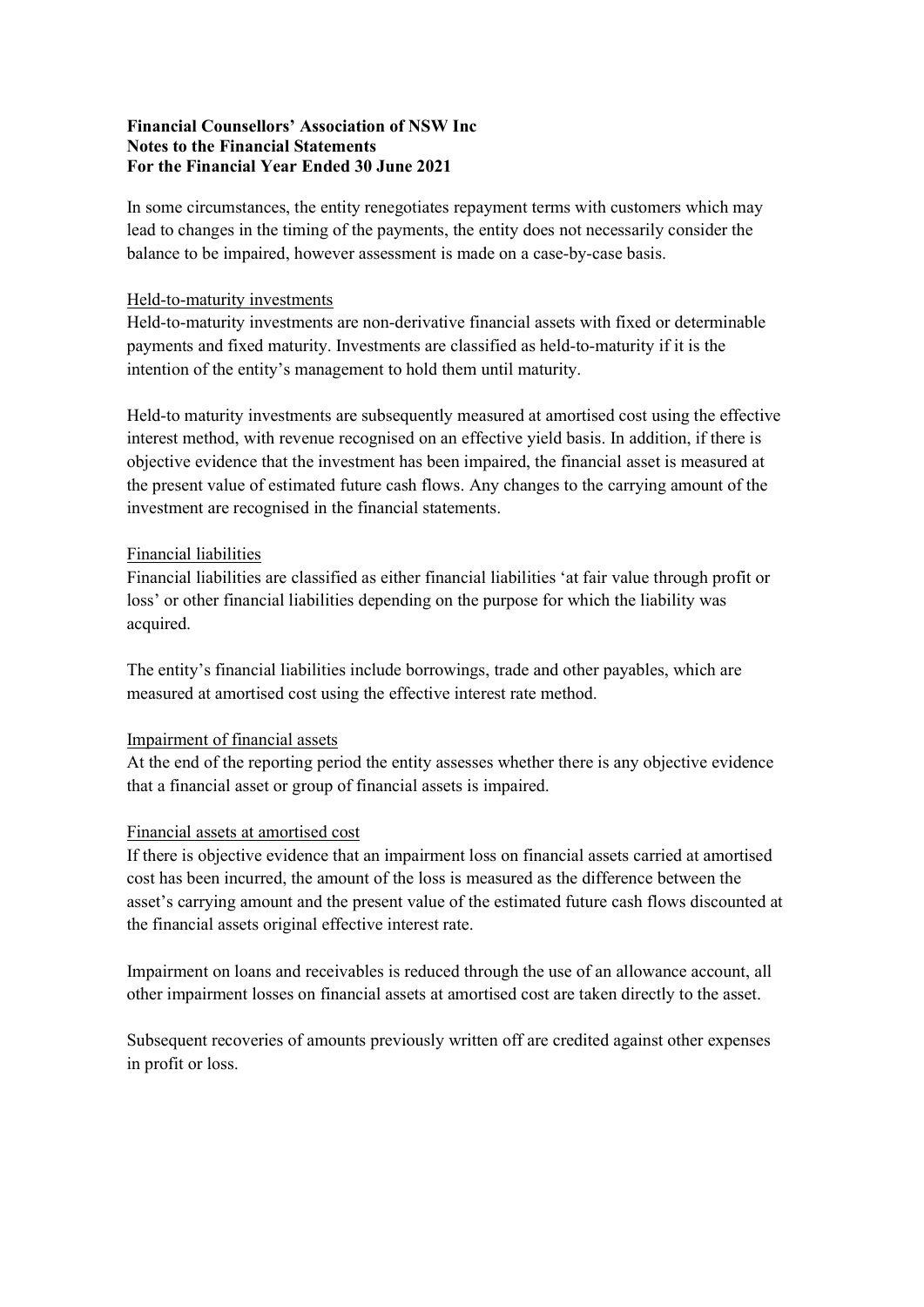#### Available-for-sale financial assets

A significant or prolonged decline in value of an available-for-sale asset below its cost is objective evidence of impairment, in this case, the cumulative loss that has been recognised in other comprehensive income is reclassified from equity to profit or loss as a reclassification adjustment. Any subsequent increase in the value of the asset is taken directly to other income.

#### Trade and other payables

These amounts represent liabilities for goods and services provided to the entity prior to the end of the financial year and which are unpaid. Due to the short-term nature they are measured at amortised cost and are not discounted. The amounts are unsecured and are usually paid within 30 days of recognition.

#### Goods and services tax (GST)

Revenue, expenses and assets are recognised net of the amount of goods and services tax (GST), except where the amount of GST incurred is not recoverable from the Australian Taxation Office (ATO).

Receivables and payables are stated inclusive of GST.

The net amount of GST recoverable from, or payable to, the ATO is included as part of receivables or payables in the statement of financial position.

#### Employee benefits

Provision is made for entity's liability for employee benefits arising from services rendered by employees to the end of the reporting period. Employee benefits that are expected to be wholly settled within one year have been measured at the amounts to be paid when the liability is settled.

Employee benefits expected to be settled more than one year after the end of the reporting period have been measured at the present value of estimated future cash outflows to be made for those benefits. In determining the liability, consideration is given to employee wage increases and the probability that the employee may satisfy vesting requirements. Cashflows may be discounted using market yields on high quality corporate bond rates incorporating bonds rated AAA or AA by credit agencies, with terms to maturity that match the expected timing of cashflows. Changes in the measurement of the liability are recognised in profit or loss.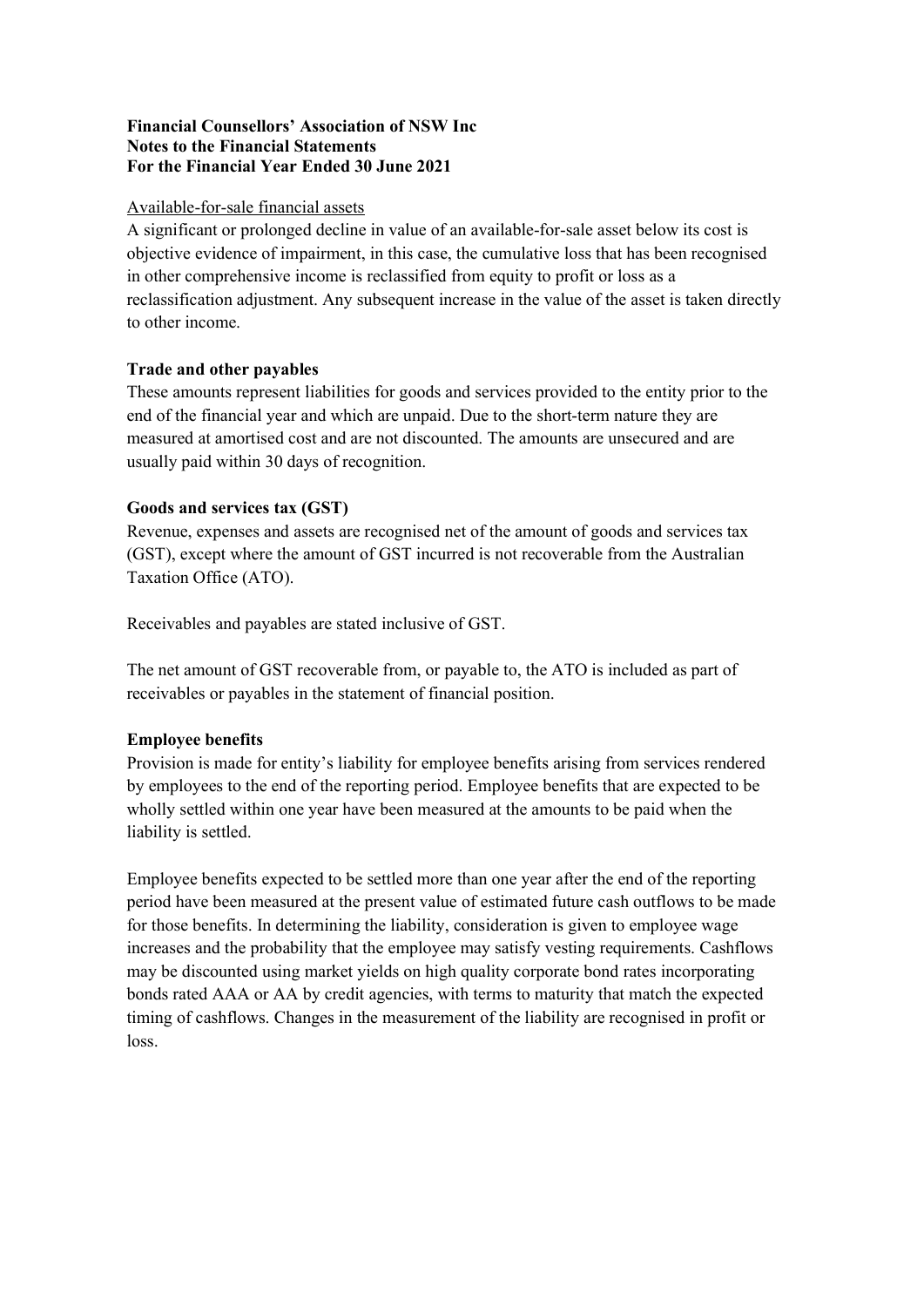### **Provisions**

Provisions are recognised when the entity has a legal or constructive obligation, as a result of past events, for which it is probable that an outflow of economic benefits will result, and that outflow can be reliably measured. Provisions recognised represent the best estimate of the amounts required to settle the obligation at the end of the reporting period.

# Comparative figures

Where required by Accounting Standards, comparative figures have been adjusted to conform to changes in presentation for the current financial year.

# Significant management judgement in applying accounting policies

When preparing the financial statements, management undertakes a number of judgements, estimates and assumptions about the recognition and measurement of assets, liabilities, income and expenses.

# Estimation uncertainty

Information about estimates and assumptions that have the most significant effect on recognition and measurement of assets, liabilities, income and expenses is provided. Actual results may be substantially different.

# Useful lives of depreciable assets

Management reviews its estimates of the useful lives of depreciable assets at each reporting date, based on the expected utility of the assets. Uncertainties in these estimates relate to technical obsolescence that may change the utility of certain software and IT equipment.

The entity has certain financial assets which are measured at fair value. Where fair value has not been able to be determined based on quoted price, a valuation model has been used. The inputs to these models are observable, where possible, however these techniques involve significant estimates and therefor fair value of the instruments could be affected by changes in these assumptions and inputs.

#### Impairment

In assessing impairment, management estimates the recoverable amount of each asset or cash-generating units, based expected future cash flows and uses an interest rate to discount them.

Estimation uncertainty relates to assumptions about future operating results and the determination of a suitable discount rate.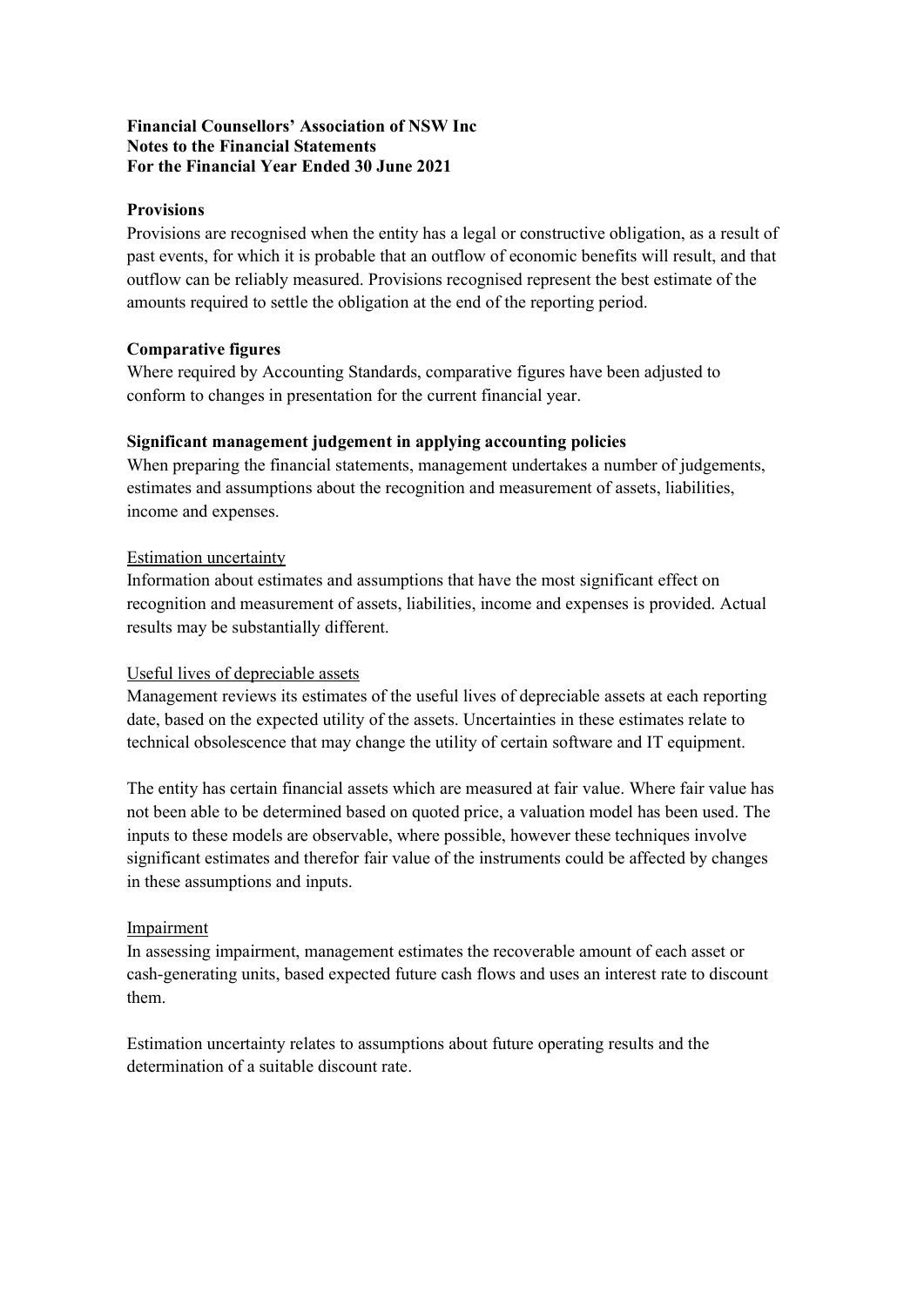#### 4. Related Parties

The entity's related parties include its key management personnel and related entities. Transactions between related parties are on normal commercial terms and conditions no more favourable than those available to other parties.

# 5. Contingent liabilities

There are no contingent liabilities as at 30 June 2021 (2020: None).

# 6. Subsequent events

No adjusting or significant non-adjusting events have occurred between the reporting date and the date of authorisation of these accounts.

# 7. NSW Charitable Fundraising Act 1991

As a registered charity under the NSW Charitable Fundraising Act 1991 (the Act), the entity is required to disclose income and expenses from fundraising appeals. Donations and fundraising in this note follow the definition in the Act. As such, there may be some differences in the classification of items compared to the statement of profit or loss and other comprehensive income.

Further, the statement of profit or loss and other comprehensive income records transactions on an accruals-basis, while the Act requires fundraising income and expenses to be disclosed on a cash-basis. Therefore, donations and fundraising income and expenses in this note, have been adjusted to reflect cash received/used during the year.

#### a) Details of aggregated gross income and total expenses from fundraising appeals

|                                         | 2021 | 2020 |  |
|-----------------------------------------|------|------|--|
|                                         | S    | S    |  |
| Fundraising income                      | 0.00 | 0.00 |  |
| Fundraising expenses                    | 0.00 | 0.00 |  |
| Net surplus from fundraising activities | 0.00 | 0.00 |  |

# b) Nature of fundraising appeals and application of net surplus

Fundraising appeals primarily consisted of donations from the community. The net surplus generated from fundraising activities was applied to the charitable purposes of the organisation.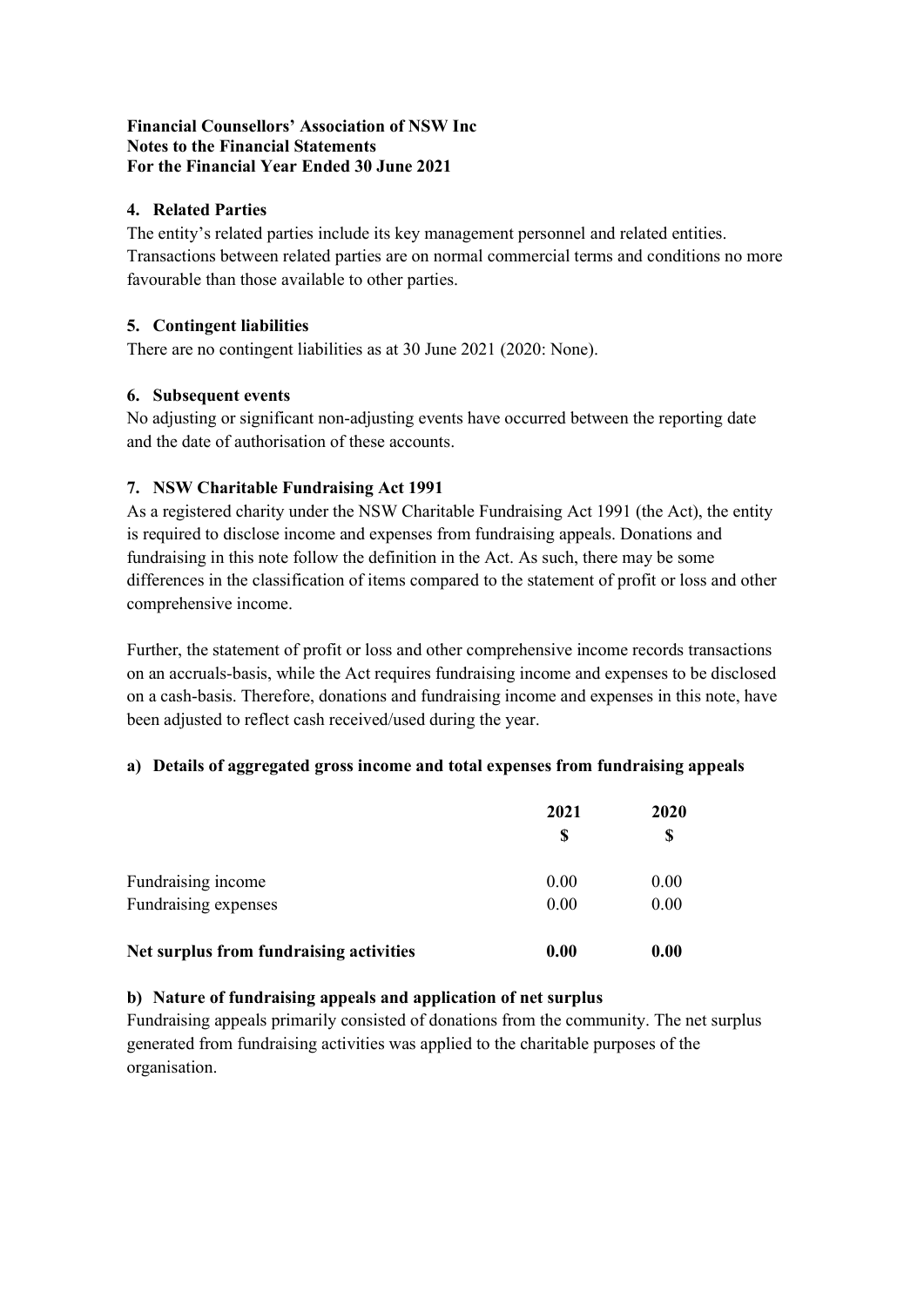#### Financial Counsellors' Association of NSW Inc Responsible Entities' Declaration For the Financial Year Ended 30 June 2021

The Responsible Persons declare that in the Responsible Persons' opinion:

- a) The financial statements and notes are in accordance with the Australian Charities and Not-for-profits Commission Act 2012, including:
	- i. giving a true and fair view of the registered entity's financial position as at 30 June 2021 and its performance for the year ended on that date; and
	- ii. complying with Australian Accounting Standards Reduced Disclosure Requirements and the Australian Charities and Not-for-profit Commission Regulation 2013; and
- b) there are reasonable grounds to believe that the registered entity is able to pay all of its debts, as and when they become due and payable.

Signed in accordance with subsection 60.15(2) of the Australian Charities and Not-for-profit Commission Regulation 2013.

 $\angle$ 

Name: Pauline Smith

Position: Chairperson

Date: 30 August 2021

Location: Sydney

 $\overbrace{\phantom{\qquad \qquad \qquad }}$ 

Name: Position: Kylie Holford Deputy Chairperson

Date: 30 August 2021

Location: Sydney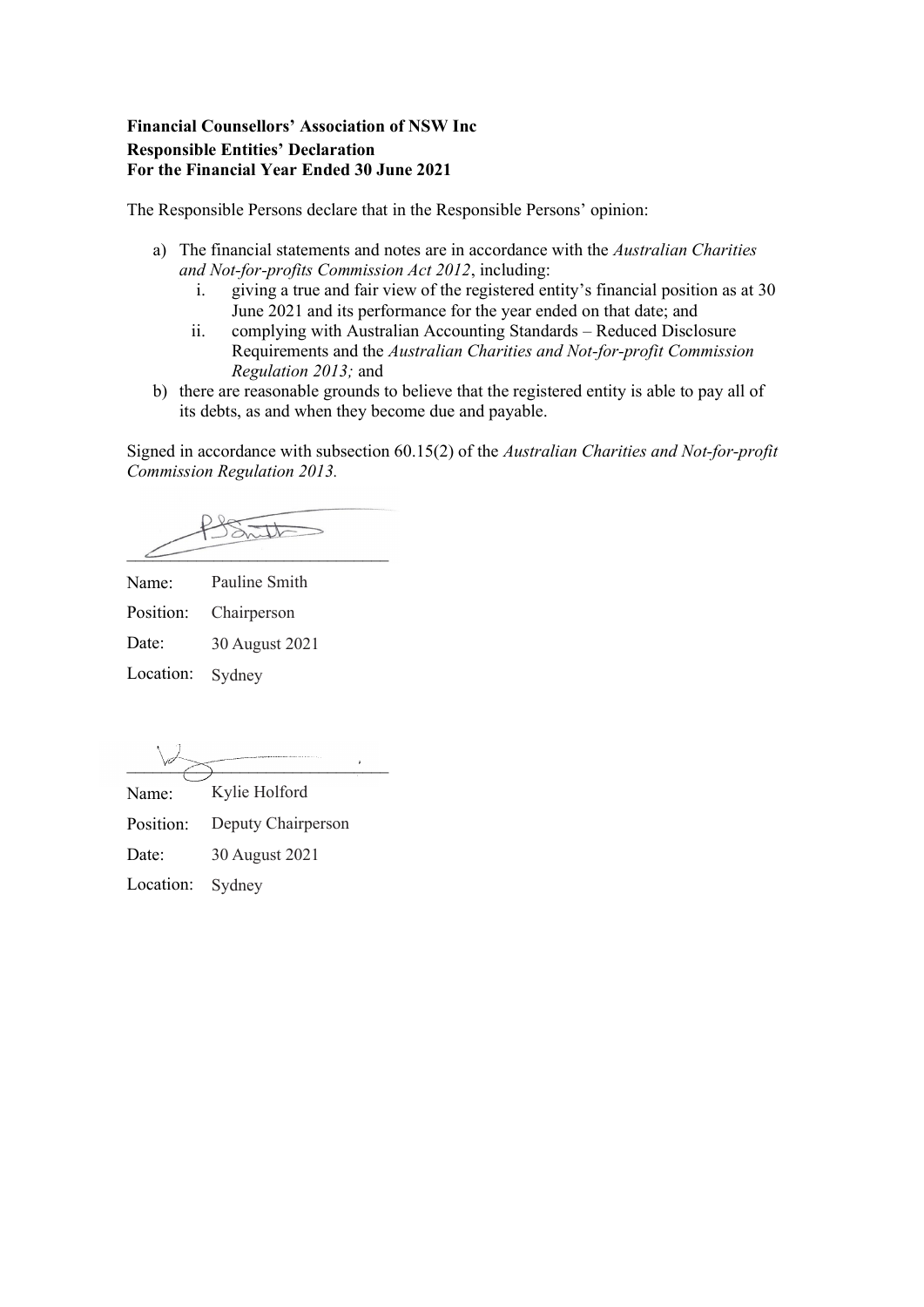#### Financial Counsellors' Association of NSW Inc Responsible Entities' Declaration under the NSW Charitable Fundraising Act 1991 For the Financial Year Ended 30 June 2021

The Responsible Persons declare that in the Responsible Persons' opinion:

- a) the statement of profit or loss and other comprehensive income and associated notes gives a true and fair view of all income and expenditure of the organisation with respect to fundraising appeals for the financial year ended 30 June 2021;
- b) the statement of financial position and associated notes gives a true and fair view of the state of affairs of the organisation with respect to fundraising appeals conducted by the organisation as at 30 June 2021;
- c) the provisions of the NSW Charitable Fundraising Act 1991 and Regulations and the conditions attached to the authority have been complied with during the financial year ended 30 June 2021; and
- d) the internal controls exercised by the organisation are appropriate and effective in accounting for all income received and applied by the organisation from any of its fundraising appeals during the financial year ended 30 June 2021.

Suit  $\angle$ 

Name: Position: Date: Location: Pauline Smith Chairperson 30 August 2021 Sydney

 $\mathbf{r}$  $\overline{\phantom{a}}$  ,  $\overline{\phantom{a}}$  ,  $\overline{\phantom{a}}$  ,  $\overline{\phantom{a}}$  ,  $\overline{\phantom{a}}$  ,  $\overline{\phantom{a}}$  ,  $\overline{\phantom{a}}$  ,  $\overline{\phantom{a}}$  ,  $\overline{\phantom{a}}$  ,  $\overline{\phantom{a}}$  ,  $\overline{\phantom{a}}$  ,  $\overline{\phantom{a}}$  ,  $\overline{\phantom{a}}$  ,  $\overline{\phantom{a}}$  ,  $\overline{\phantom{a}}$  ,  $\overline{\phantom{a}}$ 

| Name:     | Kylie Holford      |
|-----------|--------------------|
| Position: | Deputy Chairperson |
| Date:     | 30 August 2021     |
| Location: | Sydney             |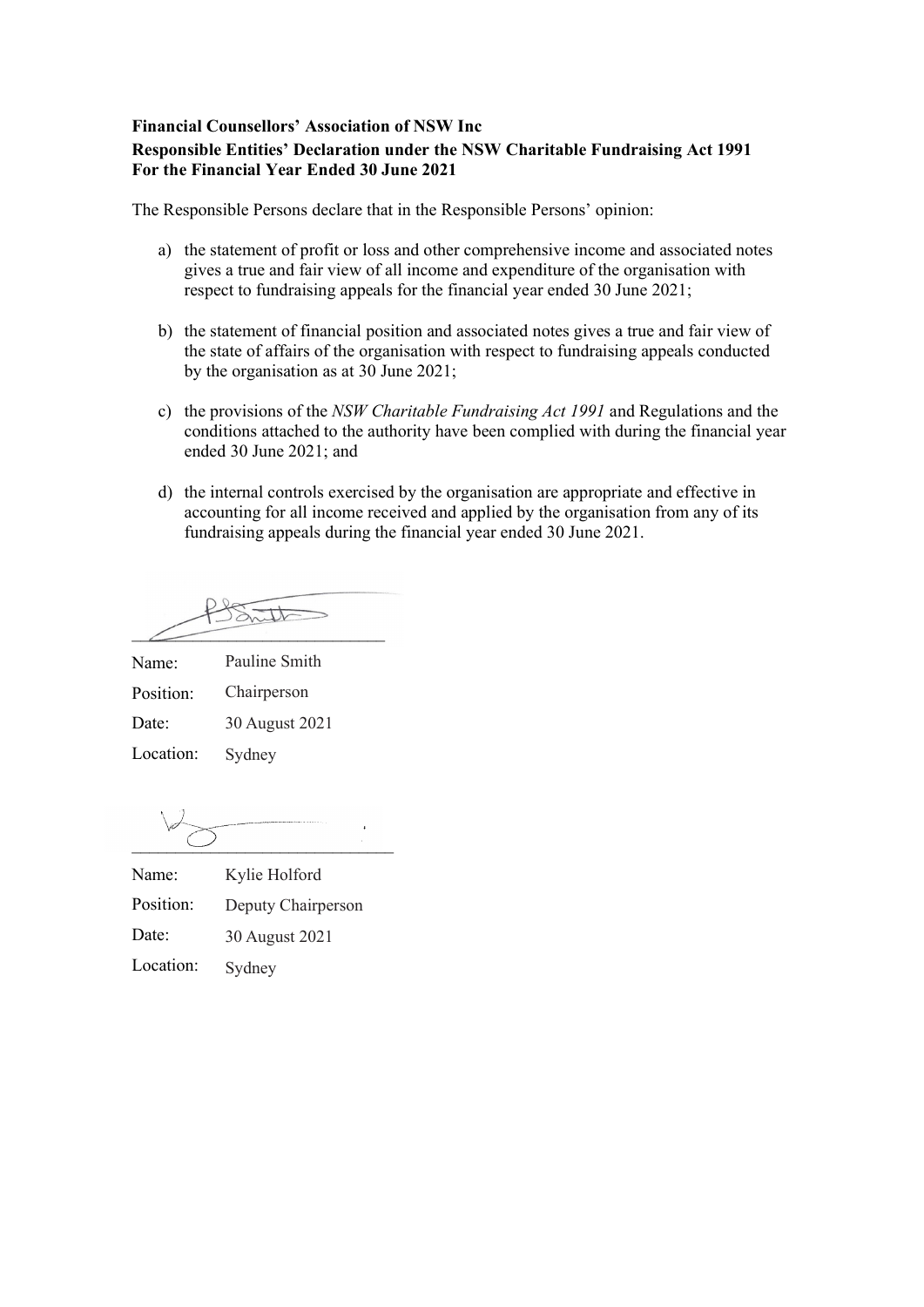# DAVID A. BEDDOE BCom(UoN), LLM/LP(UTS), MPH(Syd) SOLICITOR AND BARRISTER CERTIFIED PRACTISING ACCOUNTANT

P: 1 Main Road Edgeworth NSW 2285 M: 0491 066 234 E: david.beddoe@icloud.com

#### Financial Counsellors' Association of NSW Inc Independent Auditor's Review Report to the Members of Financial Counsellors' Association of NSW Inc For the Financial Year Ended 30 June 2021

I have reviewed the accompanying financial report, being a special purpose financial report of Financial Counsellors' Association of NSW Inc, which comprises the statement of financial position as at 30 June 2021, the statement of profit and loss and other comprehensive income, and notes to the financial statements, including a summary of significant accounting policies, and the responsible entities' declaration.

#### Responsible Entities' Responsibility for the Financial Report

The responsible entities of the registered entity are responsible for the preparation of the financial report that gives a true and fair view and have determined that the basis of preparation described in Note 3 to the financial report is appropriate to meet the requirements of the Australian Charities and Not-for-profits Commission Act 2012 (ACNC Act) and the needs of the members. The responsible entities' responsibility also includes such internal control that the responsible entities determine is necessary to enable the preparation of a financial report that gives a true and fair view and is free from material misstatement, whether due to fraud or error.

#### Auditor's Responsibility

My responsibility is to express a conclusion on the financial report based on my review. I conducted my review in accordance with Auditing Standard on Review Engagements ASRE 2415 Review of a Financial Report: Company Limited by Guarantee or an Entity Reporting under the  $ACNC$  Act or Other Applicable Legislation or Regulation, in order to state whether, on the basis of the procedures described, anything has come to my attention that causes me to believe that the financial report does not satisfy the requirements of Division 60 of the ACNC Act including: giving a true and fair view of the registered entity's financial position as at 30 June 2021 and its performance for the period ended on that date; and complying with the Australian Accounting Standards and the Australian Charities and Not-for-profits Commission Regulation 2013 (ACNC Regulation).

ASRE 2415 requires I comply with the ethical requirements relevant to the review of the financial report. A review of a financial report consists of making enquiries, primarily of persons responsible for the financial and accounting matters, and applying analytical and other review procedures. I am not able to obtain or provide assurance that I would become aware of each and every significant matter and it is on this basis I express my financial review opinion.

#### Report for the requirements of the NSW Charitable Fundraising Act 1991

I have reviewed the financial report as required by Section 24(2) of the NSW Charitable Fundraising Act 1991. My procedures included obtaining an understanding of the internal control structure for fundraising appeal activities and examination, on a test basis, of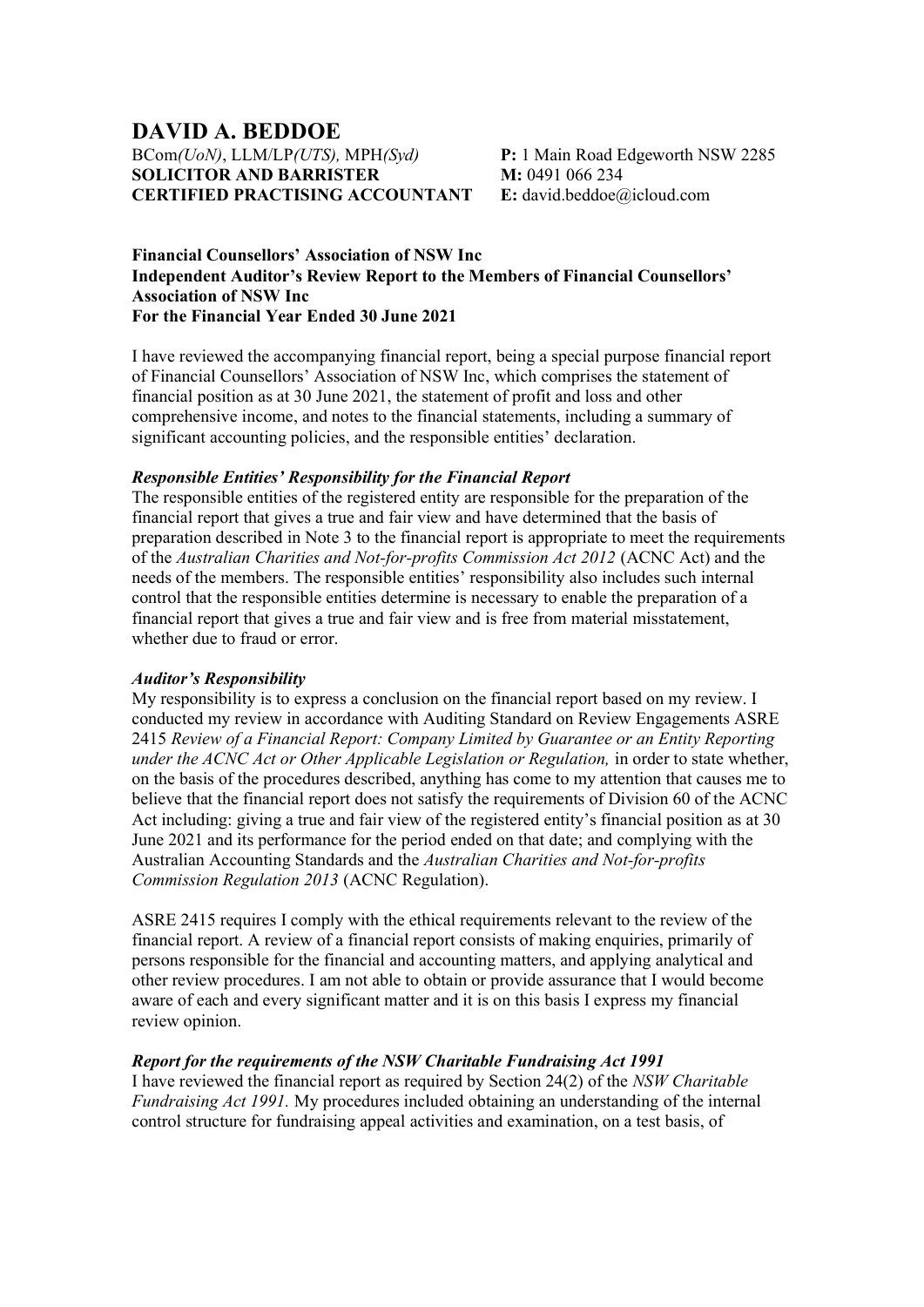evidence supporting compliance with the accounting and associated record keeping requirements for fundraising appeal activities pursuant to NSW Charitable Fundraising Regulations 2015.

Because of the inherent limitations of any assurance engagement, it is possible that fraud, error or non-compliance may occur and not be detected. A review is not designed to detect all instance of non-compliance with requirements described in the above-mentioned Acts and Regulations as it is not performed continuously throughout the period and procedures performed in respect of compliance with these requirements are undertaken on a test basis. The conclusion expressed in the report has been formed on the above basis.

In my opinion:

- a) the financial report of the entity has been properly drawn up and associated records have been properly kept during the financial year ended 30 June 2021; in accordance with:
	- i. sections  $20(1)$ ,  $22(1-2)$ ,  $24(1-3)$  of the NSW Charitable Fundraising Act 1991; and
	- ii. sections 10(6) and 11 of the NSW Charitable Fundraising Regulations 2015.
- b) The money received as a result of fundraising appeals conducted by the entity during the financial year ended 30 June 2021 has been properly accounted for and applied, in all material respects in accordance with the above-mentioned Act and Regulations.

#### Conclusion

Based on my review nothing has come to my attention that causes me to believe that the financial report of Financial Counsellors' Association of NSW Inc does not satisfy the requirements of Division 60 of the Australian Charities and Not-for-profits Commission Act  $2012$  including:

- a) giving a true and fair view of the registered entity's financial position as at 30 June 2021 and of its financial performance for the year 2021; and
- b) complying with Australian Accounting Standards to the extent described in Note 3, and Division 60 of the Australian Charities and Not-for-profits Commission Regulations 2013.

#### Basis of Accounting

Without modifying above, I draw attention to Note 3 to the financial report, which describes the basis of accounting. The financial report has been prepared for the purpose of fulfilling the responsible entities' financial reporting responsibilities under the ACNC Act. As a result, the report may not be suitable for another purpose.

Buddag

\_\_\_\_\_\_\_\_\_\_\_\_\_\_\_\_\_\_\_\_\_\_\_\_\_\_\_\_\_\_

D A Beddoe Auditor 27 August 2021